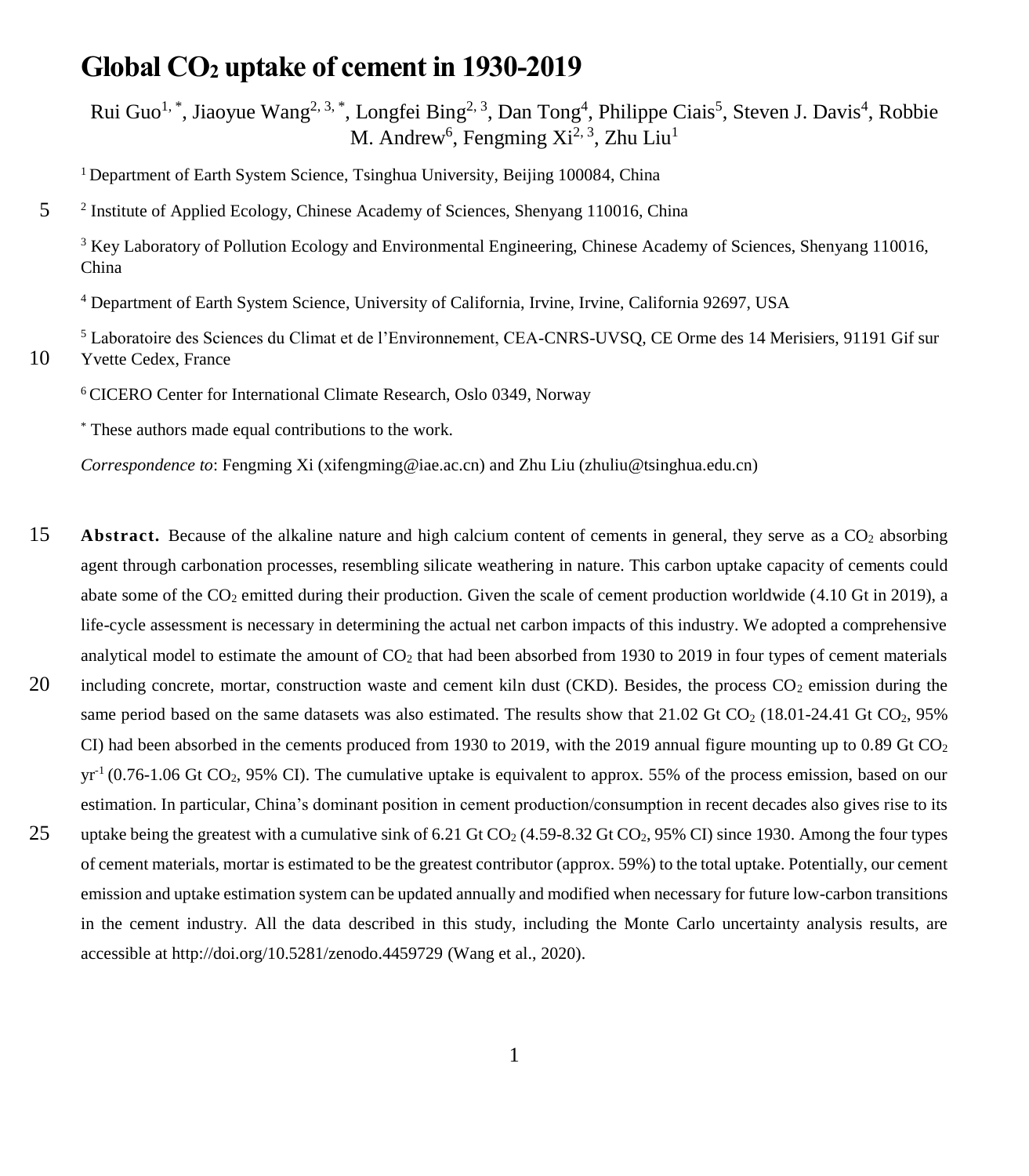# 30 **1. Introduction**

According to the International Energy Agency (IEA) statistics, cement industry is the second largest industrial  $CO<sub>2</sub>$  emitter with a share of 27% (2.2 Gt  $CO_2$ /yr) in 2014 (IEA and WBCSD, 2018) and estimated to account for approximately 7.4% of the total anthropogenic  $CO_2$  emission in 2016 (Sanjuán et al., 2020). Broadly, there are two direct sources of  $CO_2$  emission originating from cement production: 1. The thermal decomposition of limestone  $(CaCO<sub>3</sub>)$  in the process of producing clinker;

- 35 2. the energy required for the decomposition, largely provided by combustion of fossil fuels. For the latter, energy efficiency improvement and cement kiln technology advancement have gained noticeable progress in recent years (Shen et al., 2016; Xu et al., 2014; Zhang et al., 2015). However, it has been widely estimated that the former so-called process emission constitutes most of the total direct emission (approx. 60%). Consequently, the targeted reduction in emission of cement industry for achieving Climate Action SDG<sup>1</sup>, which fully aligns with meeting the 'below 1.5℃' climate target (Rogelj et al., 2018), hinges
- 40 upon reducing process emission. Unfortunately, the traditional standardised Ordinary Portland Cement (OPC), which has been the dominant type of cement used by humans so far, is of very high clinker contents historically i.e. high clinker-to-cement ratio (herein referred as clinker ratio). Both Griffin et al. (1989) and Boden et al. (1995) reported the emission factor (*EF*) to be around 0.5 t CO<sub>2</sub>/t cement then, which suggested an implicit clinker ratio  $>95\%$ . On the other hand, since OPC clinkers are CaO-rich, a high clinker ratio would also increase the  $CO<sub>2</sub>$  absorption capabilities (by carbonation) of cements. The main 45 carbonation mechanisms that are responsible for the carbon uptake of cements can be attributed to their hydroxide(s) and
- silicate(s) constitutes<sup>2</sup>, as described by Eq.  $(R1)$  and  $(R2)$ :

$$
Ca(OH)_2 + CO_2 \xrightarrow{H_2O} CaCO_3 + H_2O,
$$
 (R1)

$$
Ca.Si2(x + 2y) + xCO2 + zH2O \to xCaCO3 + ySiO2 \cdot zH2O ,
$$
 (R2)

Pan et al. (2020) recently studied the emission reduction potential from producing cement mortar and concrete blocks by 50 mixing in high level of alkaline blending (e.g. blast furnace slag, fly ash and mine tailings) and discovered a yearly multi-gigatonne potential of  $CO<sub>2</sub>$  abatement. Therefore, reducing clinker ratio is still the key to lower the process emission level of cement industry while the projected demand for cement is going to increase by  $1.1 \sim 1.2$  times by the end of 2050 (IEA and WBCSD, 2018).

Andrew (2018) updated the global cement industry emission inventory<sup>3</sup> recently by using various data sources for 55 different countries and time periods. The insufficient accounting for the geographically and temporally varying clinker ratio, as was embedded in prior estimation methods adopted by Carbon Dioxide Information Analysis Centre (CDIAC) (Boden et

<sup>&</sup>lt;sup>1</sup> Sustainability Development Goals.

<sup>&</sup>lt;sup>2</sup> Other minor phases including ettringite also contribute to the overall carbonation (Hyvert et al., 2010).

<sup>3</sup> Process emission only.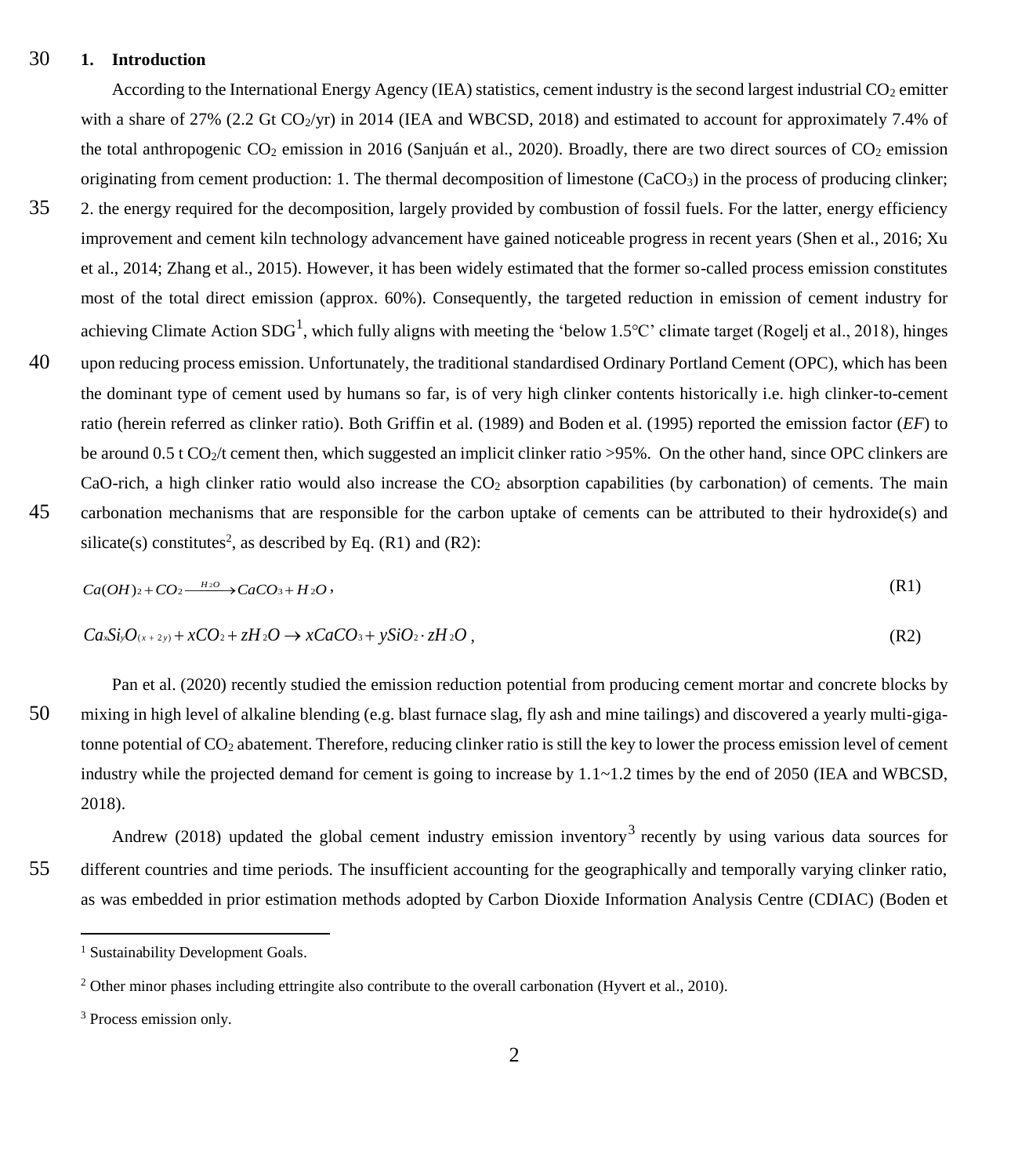al., 2017), was considered and corrected for. On the other hand, in our previous study on the uptake (Xi et al., 2016), clinker ratio values from historical literature, including IPCC (2006) recommended default value of 0.75 (as the lower bound), were used in our model for estimating the uptake as well as the uncertainty analysis by Monte Carlo method. Therefore, updating 60 the results by applying more realistic clinker ratio data is necessary, especially for China where multiple surveys and reports have uncovered the strikingly lower-than-average clinker ratios post-1990.

In this study, we re-estimated the amount of  $CO<sub>2</sub>$  uptake by cements produced from 1930 to 2019, including those used in concrete and mortar as well as those 'lost' as construction waste and kiln dust. We updated the clinker ratio/production data after 1990 for China and treated India as a separate region. We estimated that  $21.02$  Gt CO<sub>2</sub> (18.01-24.41 Gt CO<sub>2</sub>, 95% CI) 65 had been absorbed and sequestered in cements that had been produced between 1930 and 2019, which effectively abated 52% of the corresponding process emission. The annual uptake in 2019 alone reached a staggering  $0.89$  Gt CO<sub>2</sub> yr<sup>-1</sup> (0.76-1.06 Gt CO<sub>2</sub> yr<sup>-1</sup>). Using this consistent framework and model, we could include regularly updated annual estimates of cement carbon uptake into annual assessments of the global carbon project (GCP) (Friedlingstein et al., 2019) as an important anthropogenic carbon sink, which has not been thoroughly assessed or documented.

70

#### **2. Data and Methods**

#### **2.1. Cement/clinker production data resources and treatment**

Global cement production data have been estimated by United States Geological Survey (USGS) since 1930s. In our previous study (Xi et al., 2016), we used USGS production data explicitly as the only source for calculations of the uptake. In 75 addition, the world was geographically divided into four primary countries/aggregated regions including China, the United States (US), Europe and Central Eurasia (including Russia) and Rest of the World (ROW). We noticed that, other than Russia and Turkey, the country-specific European and Central Eurasian cement production data was not available yet from USGS after 2017. In this work, to keep the consistency with prior geographical division and data source, 2018 and 2019 cement production data were projected for the 'Europe and Central Eurasia' region. Specifically, the average ratio of the production 80 in Russia and Turkey to the total production in 'Europe and Central Eurasia' from 2013 to 2017 was taken as the scaling factor, so that the total regional production for 2018 and 2019 can be projected assuming this proportion remained the same. For the US, ROW and China (prior to 1990), we continued to use the cement production data since 1930 from USGS. The IPCC recommended clinker ratios were continually used for these aggregated regions without extra fine tuning to country-level data.

In terms of the updates on China, we first collected national cement production data for the period of 1990-2019 from 85 China Statistical Yearbook available from National Bureau of Statistics (NBS, 2019). To calculate the  $CO<sub>2</sub>$  uptake based on our model (se[e 2.3](#page-4-0) an[d 2.4\)](#page-9-0), subjecting to data availability for different periods during 1990-2019, we then collected the clinker ratio data from various sources for the 1990-1999, 2000-2014, and 2015-2019 periods were from published literature (Gao et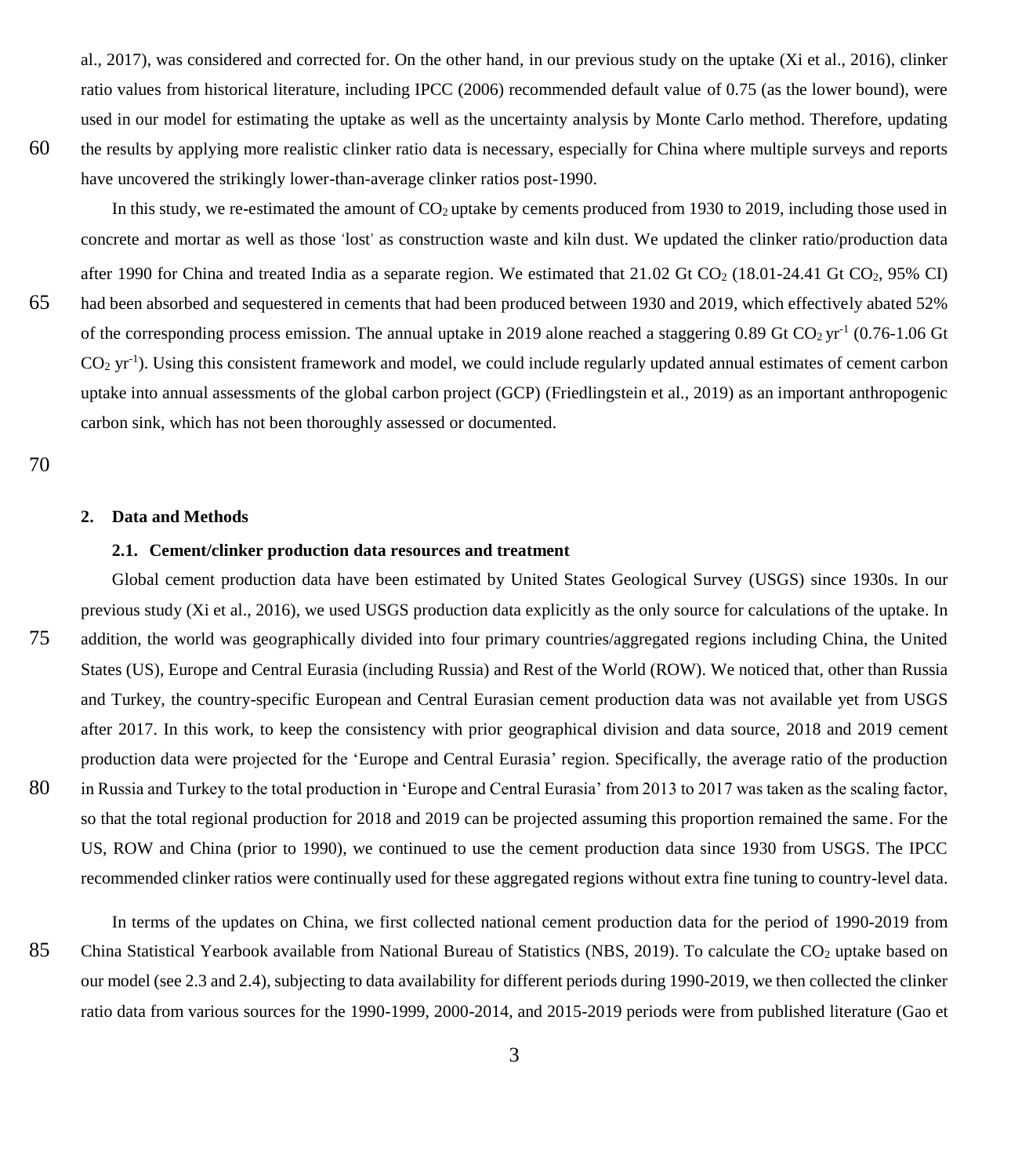al., 2017; Xu et al., 2012, 2014), China Cement Almanac (CCA, 2001-2015), and public national data from Ministry of Information Technology (MIIT, 2019), respectively. As such, we also obtained the national clinker production for the 1930-

90 2019 period. Another progress we made in this work was to separate India from the ROW, on the basis that India has now become the second largest cement producer after China with approximately 8% of the world total in 2014 (IEA and WBCSD, 2018). Recent studies (Andrew, 2018, 2020) suggested that the average clinker ratio in India has been fluctuating in the past three decades. Therefore, we used the newly published year-by-year clinker ratio data for India for 1990-2019.

### <span id="page-3-0"></span>**2.2. Estimating the process emission**

95 Process  $CO<sub>2</sub>$  emissions of the cement industry were estimated by multiplying regional clinker production by the derived process  $CO<sub>2</sub>$  emission factors. Since the process  $CO<sub>2</sub>$  emissions arise from chemical reactions involved in the production of clinker, as carbonates (largely limestone,  $CaCO<sub>3</sub>$ ) are decomposed into oxides (largely lime, CaO) and  $CO<sub>2</sub>$  by the addition of heat, they can be estimated by the conservation of mass flow principle. The default value recommended by IPCC is 510 kg  $CO<sub>2</sub> t<sup>1</sup>$  clinker (Hanle et al., 2006), without considering emissions originating from MgCO<sub>3</sub>. In this study, we first collected 100 local survey data by kiln type from literature and applied them in the emission estimates. There are mainly five kiln types worldwide, including dry with preheater and precalciner, dry without preheater (long dry kiln), dry with preheater without precalciner, wet/shaft kiln, and semi-wet/semi-dry.

For China, a nationwide sampling survey of 359 cement production lines across 22 provinces was conducted (Shen et al., 2016) and we adopted the process  $CO_2$  emission factor estimated from this local Chinese study. As a result, we applied the 105 sample-averaged emission factors: 519.66 kg  $CO_2 t^1$  clinker for dry with preheater without precalciner, dry with preheater and precalciner, and dry without preheater (long dry) kilns, 499.83 kg  $CO_2 t<sup>-1</sup>$  clinker for semi-wet/semi-dry and wet/shaft kilns. For other countries in the absence of detailed survey data, we adopted the emission factors that were collected and summarised in (Andrew, 2018), which integrated local emission information for key countries (e.g. India). We then obtained annual country- or regional-level production technology information from the World Business Council for Sustainable Development 110 (WBCSD) and the Global Cement Directory 2019 (publicly named as the GCD-2019 dataset). While WBCSD collected technology-based clinker production information using a survey-based approach (IEA and WBCSD, 2018), the GCD-2019 dataset provides plant-level information of cement industries in service as of 2019 (for example, cement production capacity, physical address, number of kilns, and cement production technology etc.). We then cross-checked and integrated the 'start of operation year' information at plant level from the 'industryAbout' database (industryAbout, 2019) and various companies' 115 websites. This information enabled us to infer the annual capacity-weighted production technology (i.e. kiln types) distributions for the 1930-2019 period. Finally, we used technology-weighted emission factors to calculate the regional average emission factors, which were then used to estimate process  $CO<sub>2</sub>$  emissions directly.

It is noted that in order to stay in line with the life-cycle  $CO<sub>2</sub>$  uptake assessments of concrete structures, concrete construction waste and CKD in this study, in comparison to some previous studies (e.g. Andrew, 2018), our estimation framework for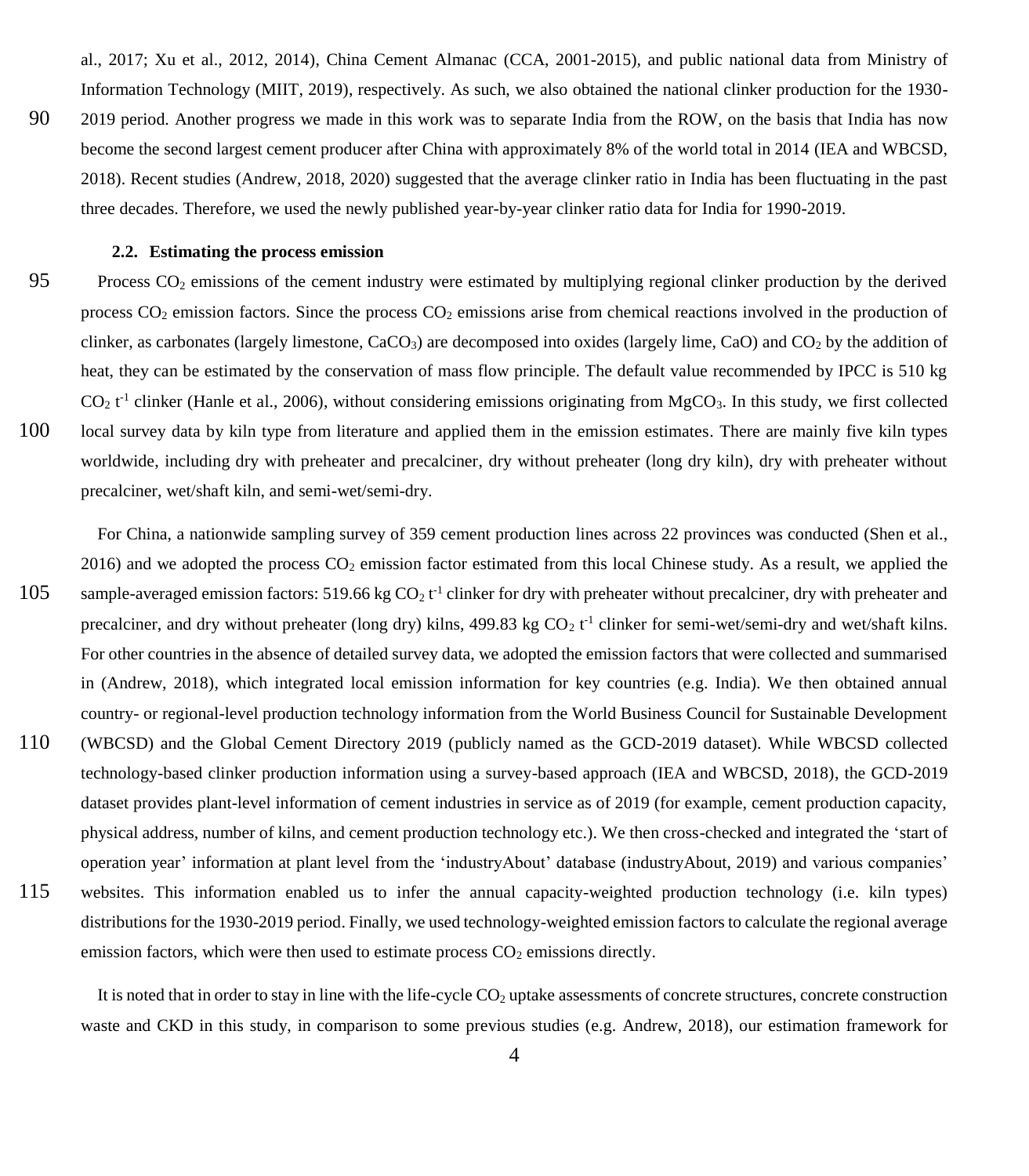120 process CO<sup>2</sup> emissions is relatively simple. Nevertheless, we integrated the global plant-level capacity and technology information into our estimates for the first time, to provide new perspectives on emission estimates. Besides, we also assessed the uncertainties of such estimates using Montel Carlo method.

#### <span id="page-4-0"></span>**2.3. Life-cycle uptake assessments of concrete structures**

Here, we adhere to the breakdown of concrete utilisation into 3 stages as before (Xi et al., 2016): 1. Service; 2. Demolition; 125 3. Secondary use. Therefore, the carbon uptake of concrete ( *Ccon* ) can be calculated as an aggregate of the three subcomponents:

$$
C_{con} = C_{l,n} + C_{d,u} + C_{s,t}, \qquad (1)
$$

where  $C_{l, t}$ ,  $C_{d, t}$  and  $C_{s, t}$  are the uptake during service, demolition and secondary use stage, respectively. The life cycle was deemed to be 100 years in line with a historical study by Pade and Guimaraes (2007), considering the longest average life of buildings in Europe is merely 70 years (Pommer and Pade, 2005). During concretes' service life, they are used primarily to 130 build various functional buildings, roads, utilities and other public works etc., hence exhibiting different sizes and geometrical shapes in the environment. We adopt a simplified approach by considering a three-dimensional diffusion 'slab' model in which carbonation starts at the exterior side of the slab and gradually moves inwards: this is schematically shown in [Figure 1.](#page-5-0) According to Fick's  $2^{nd}$  Law, which is used in the calculation<sup>4</sup>, the carbonation depth is proportional to the square root of the carbonation time ( $t$ *l*) i.e.  $di = k_i \sqrt{t}$  linked by an apparent diffusion coefficient ( $k_i$ ). According to Eq. (R1) and (R2), in 135 order to determine the amount of  $CO<sub>2</sub>$  being absorbed during the carbonation processes, it is pivotal to work out the amount of Ca cations in the cements i.e. 1 mol Ca cation takes 1 mol of CO<sub>2</sub>. Similar to what was recommended by the IPCC regarding the calculation of cement emission factor<sup>5</sup>, the theoretical carbon uptake of cements also depends on the clinker ratio ( $f_{cen}^{clim}$ *cem* ker ) and on the CaO content in the clinker ( $f_{clm}^{CaO}$ *clin*ker ). Additionally, in natural conditions, not all of the calcium in OPC would be associated with carbonation reactions due to its microstructural constraints (Lagerblad, 2005) hence the fraction of CaO that 140 could be converted to CaCO<sub>3</sub> ( $\gamma$ ) should be considered, too, as follows:

 $\overline{a}$ 

$$
C_{\text{cem}} = f_{\text{cem}}^{\text{clinker}} f_{\text{clinker}}^{\text{CaO}} \gamma \frac{M_{\text{CO}_2}}{M_{\text{CaO}}},\tag{2}
$$

where  $M_{CO_2}$  and  $M_{CaO}$  are the molar mass of  $CO_2$  and CaO, respectively.

$$
{}^{5}E_{cem} = f_{cem}^{clinker} f_{clinker}^{CoO} \frac{M_{CO2}}{M_{CaO}}.
$$

<sup>4</sup> Other more sophisticated diffusion models have not been widely accepted or verified.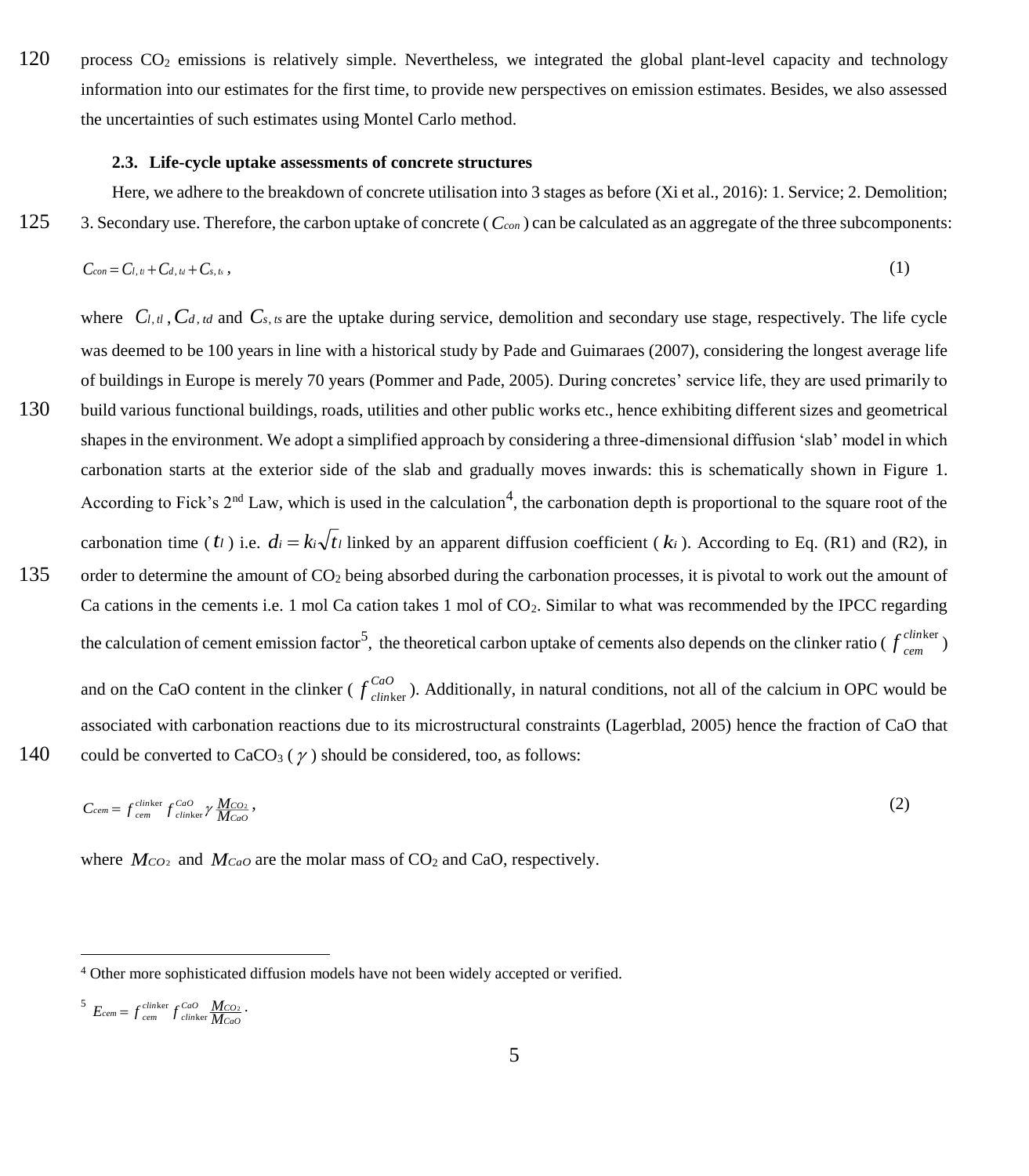

<span id="page-5-0"></span>**Figure 1 A two-dimensional schematic representation (rectangular cross section) of the three-dimensional 'slab' carbonation model**  145 **of concretes. The right-hand side that is close to the CO<sup>2</sup> source is being carbonated first with further carbonation takes place by CO<sup>2</sup> diffusion in the cement.**

In order to estimate the carbon uptake at macroscopic scale with the data available, we made the following simplifications: 1. Assuming the diffusion front is equivalent to the carbonation front and the area behind the front is regarded fully carbonated<sup>6</sup>; 2. Assuming the geometries of the cement parts resemble the slab shown i[n Figure 1](#page-5-0) so that the exposed surface area  $(A_i)$  can 150 be calculated by the concrete volume in different structure categories and average thickness data. Further, since the carbonation rate depends on the environmental conditions e.g. humidity and temperature,  $CO<sub>2</sub>$  concentration etc. and the concrete's physiochemical conditions e.g. compressive strength, additives and surfacing etc., we further broke down the utilisation of concrete based on these specifications (see http://doi.org/10.5281/zenodo.4459729 (Wang et al., 2020)). The regional-specific calculations were then realised by regrouping the data based on their region-specific sources. Consequently, the regional and 155 global uptakes can be calculated by aggregating each compressive strength class  $(i)^7$  as

$$
C_l'' = (\sum d_i * A_i * c_i) f_{\text{cem}}^{\text{clinker}} f_{\text{clinker}}^{\text{CaO}} / \frac{M_{\text{CO}_2}}{M_{\text{CaO}}},\tag{3}
$$

where the common symbols keep their meanings as defined previously and  $Ci$  stands for the cement content of concrete. In short, on top of the regional cement production and/or clinker ratio data, other statistics necessary to carry out such regional calculations include (all regional) the proportion of cement used for making concrete (as opposed to mortar), the cement 160 contents, the CaO content of clinker, the distribution of compressive strength class and the average thickness of different

<sup>&</sup>lt;sup>6</sup> As opposed to the concept 'partly-carbonated', where reaction kinetics are considered.

<sup>7</sup> Four class strengths are considered including ≤C15, C16-C23, C24-C35, >C35.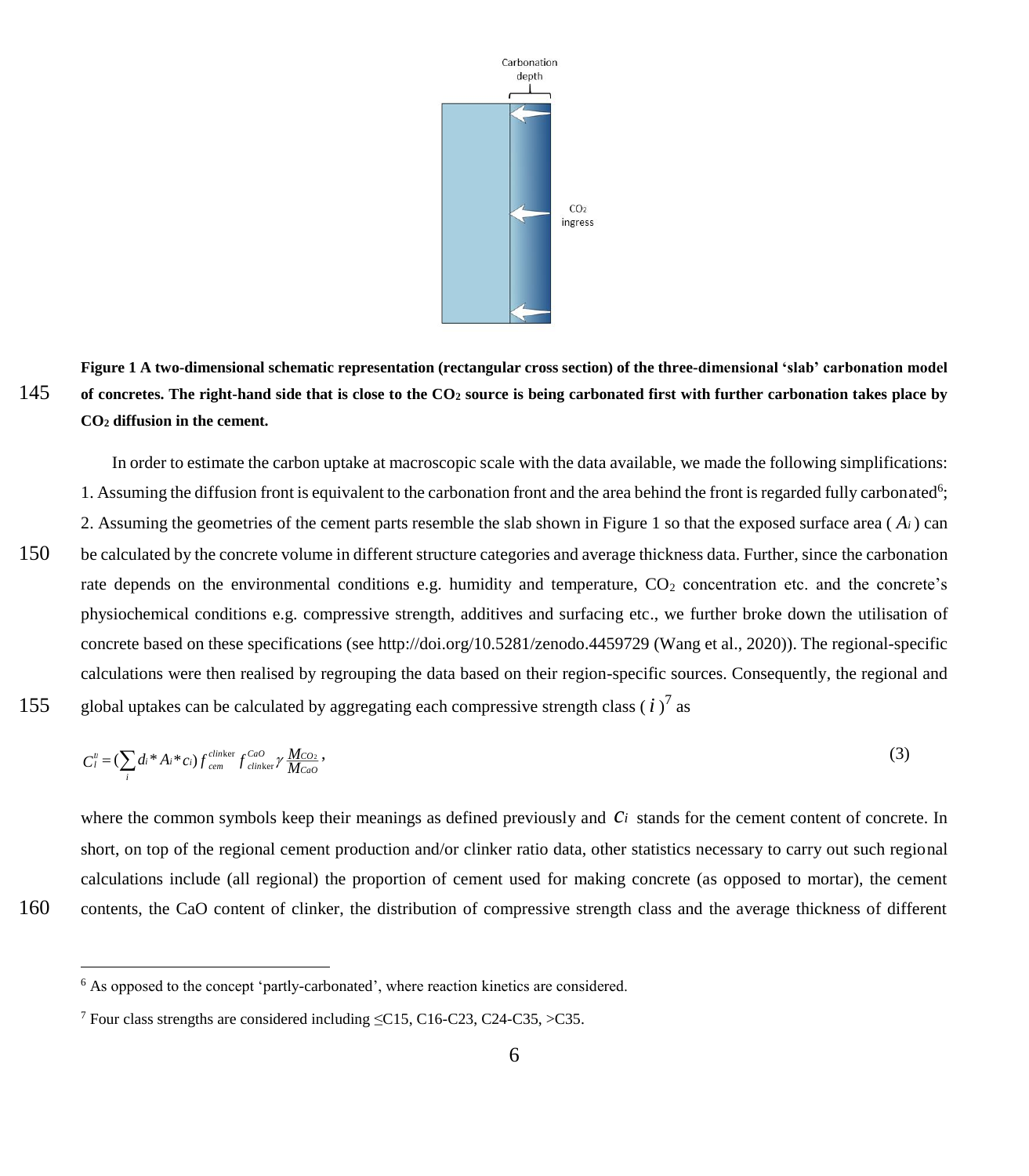concrete utilisations. Crucially though, diffusion coefficients of  $CO<sub>2</sub>$  in concretes of the above specifications and the corresponding service lives will dictate how rapidly and for how long the uptake lasts. We conducted an extensive literature survey to collect the data needed on a regional basis and used collected datasets representative of Europe for ROW, apart from the concrete utilisation data, which we opted to apply the Chinese situation<sup>8</sup> and service lives, which we derived directly from 165 literature (see http://doi.org/10.5281/zenodo.4459729 (Wang et al., 2020)).

After their service life, concretes are usually demolished for either landfill or being reused. Reusing concrete at the end of its service life has been encouraged and envisaged to reduce the total emissions and increase the sustainability of the cement industry (IEA and WBCSD, 2018). However, the reusing rate of demolished concrete had been found to be very low at about 25% worldwide (Kikuchi and Kuroda, 2011; Yang et al., 2014). Demolition entails crushing of the bulk concrete 170 structures so that the embedded steel structures can be easily extracted and recycled hence the end-product is usually in broken piece. Therefore, the surface area exposed to the air dramatically increase during the demolition stage. As pointed out earlier (Eq. (3)), the exposed surface area is one of the key parameters that is positively correlated with the rate of carbonation, it is therefore expected that the carbon sequestered per unit time would increase with an increasing exposure. Again, we simplified the geometrical aspects of the calculations by assuming the demolished and crushed concrete parts ended up in spherical shapes 175 so that the carbonation starts from the outer surface moving inwards radially (see [Figure 2\)](#page-7-0). Similarly, we considered the same diffusion model to be applied for the carbonation process. Based on the survey of typical crushed cement particle sizes, we divided the distributions into three distinct groups according to their respective minimum (a) and maximum diameters (b) in the range, with respect to the maximum diameter ( $D_{0i}$ ) that a particle will undergo full carbonation in compressive strength class *i*: 1.  $b \leq D_{0i}$ ; 2.  $a \leq D_{0i} < b$ ; 3.  $a > D_{0i}$ . The corresponding methods for calculating their carbonated fraction ( $F_{di}$ ) 180 then are as follows:

$$
F_{di} = \begin{cases} 1 - \int_{a}^{b} \frac{\pi}{6} (D - D_{0i})^{3} / \int_{a}^{b} \frac{\pi}{6} D^{3} & (a > D_{0i}) \\ 1 - \int_{D_{0i}}^{b} \frac{\pi}{6} (D - D_{0i})^{3} / \int_{a}^{b} \frac{\pi}{6} D^{3} & (a \le D_{0i} < b) \\ 1 & (b \le D_{0i}) \end{cases}
$$

<sup>&</sup>lt;sup>8</sup> The rationale is that ROW is mainly comprised of developing nations, hence it is more likely that the utilisation of concrete adopts similar patterns to China.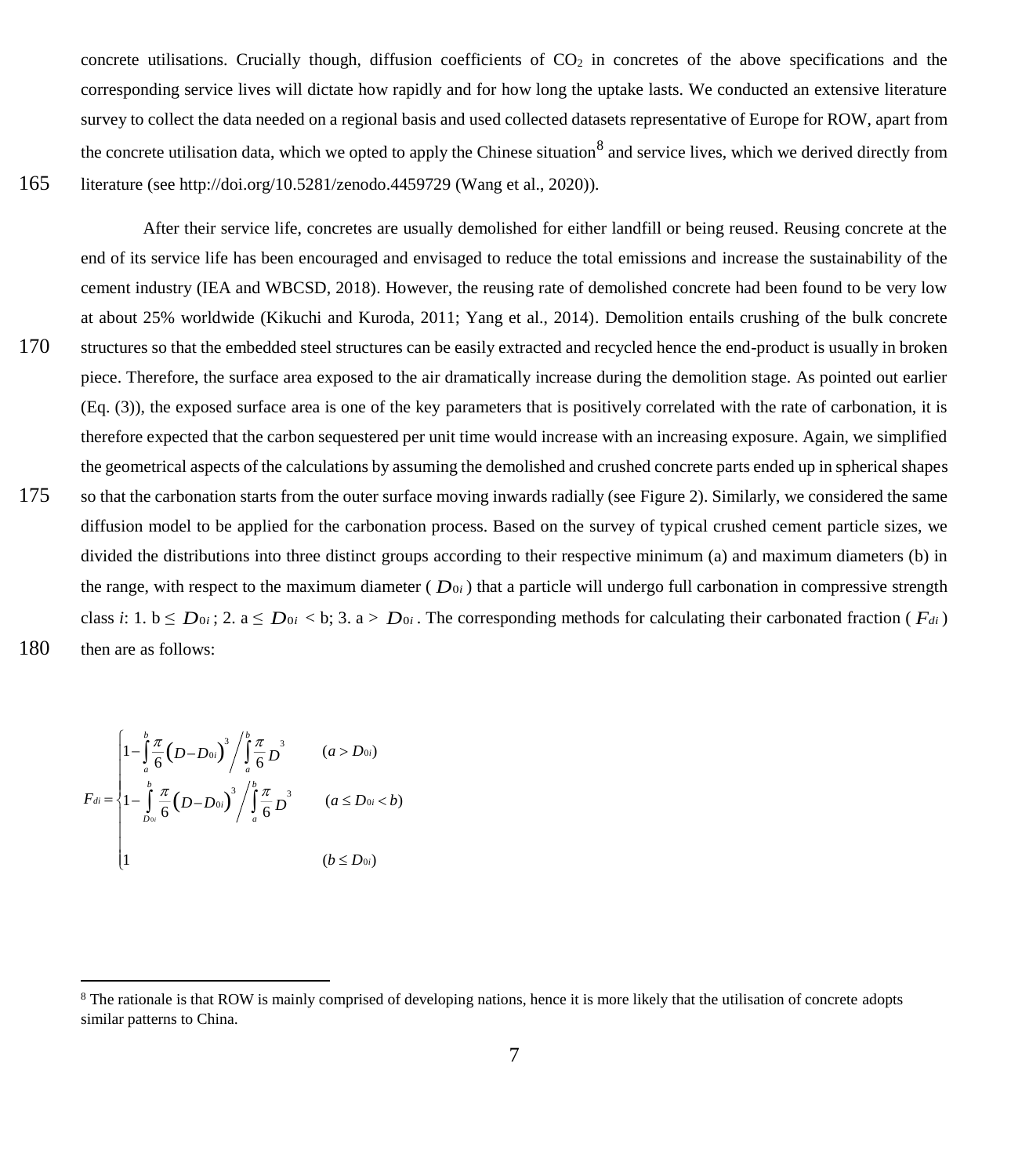185 where  $k_{di}$  and  $t_d$ <sup>9</sup> are the diffusion coefficient of 'exposed to air' condition for compressive strength class *I* and the time between service life and subsequent dealings. Besides, based on the survey data from literature for the particle size, we assumed a uniform distribution between a and b for each reginal subcategory.

Since carbonation during the demolition stage took place only in the bulk of concrete material where it remains uncarbonated after used in service, the fraction of carbonated concrete before demolition should be excluded from the 190 calculation to avoid double counting. We assigned the total mass of consumed cement as  $m_{ci}^{10}$  and the carbonated cement in service life as  $m_{li} (m_{li} = d_i * A_i * c_i$  as in Eq. (3)). Therefore, the total amount of CO<sub>2</sub> uptake during the demolition stage ( $C_d^{ld}$ ) can be calculated as:

$$
C_d^{t_d} = \sum (m_{ci} - m_{li}) F_{di} f_{cem}^{clinker} f_{clinker}^{GaO} \gamma \frac{M_{CO2}}{M_{CaO}},
$$
\n(5)

# <span id="page-7-0"></span>195 **Figure 2 Two-dimensional schematic representation (circular cross section) of the three-dimensional 'sphere' carbonation model of a concrete particle in the demolition stage.**

Carbonation during the secondary use stage that follows would be slower because a carbonate layer has formed at the particle surface previously. It might be less confusing to the readers to think of the demolition and secondary use stages as a whole with the diffusion process slowing down during the latter. Additionally, because of the high rates of landfill post-200 demolition, the diffusion processes are further retarded in the buried conditions<sup>11</sup> (Papadakis et al., 1991; Yoon et al., 2007). Therefore, we introduce a lag time  $\Delta t$  for it would take longer for the carbonation to reach the same depth ( $d_{di}$ ) when concrete



<sup>9</sup> The average value was estimated to be 0.4 years worldwide (Pade and Guimaraes, 2007).

 $10$  The cement consumed was taken the same as the cement produced. The discrepancies were sought after for certain years and considered in the uncertainty analysis.

<sup>&</sup>lt;sup>11</sup> Demolished concretes that are subsequently landfilled and recycled as backfill aggregates are assumed devoid of further carbonation.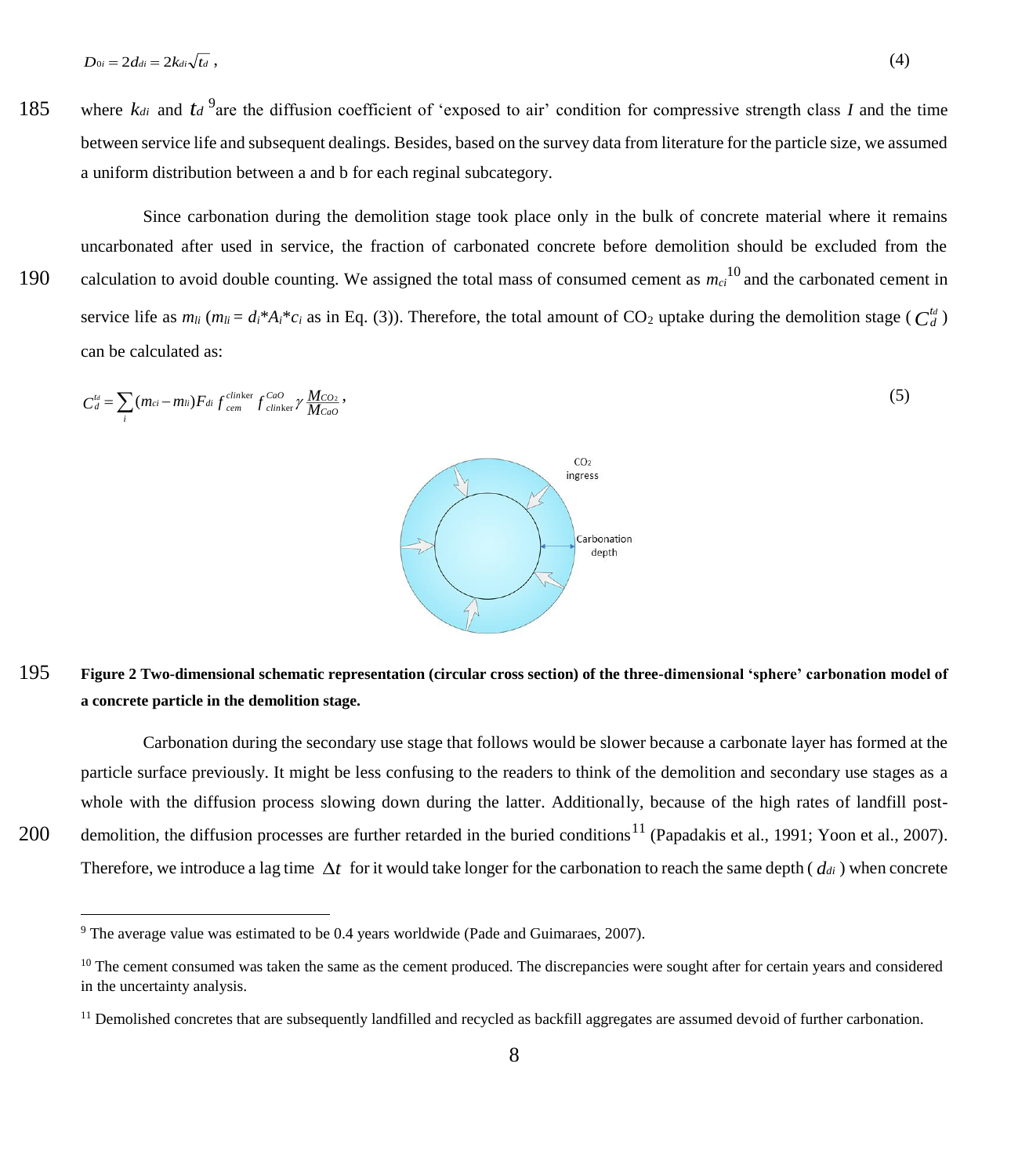particles are in the secondary use conditions compared with the demolition conditions ( *tdi* ):

$$
d_{di} = k_{di}\sqrt{t_{di}} = k_{si}\sqrt{t_{di} + \Delta t} \tag{6}
$$

and we have:

$$
205 \qquad \Delta t = t_{di} \left( \frac{k_{di}}{k_{si}} \right)^2 - 1) \tag{7}
$$

where the common symbols shared with Eq.  $(4)$  have the same meanings and  $k_{si}$  stands for the diffusion coefficient during secondary use for compressive strength class *i.* By now, we can represent the combined carbonation depth of demolition and secondary use stages with all known variables as:

$$
dt_i = k_{si} \sqrt{t_{di} + \Delta t + t_{si}} \quad (Di_i = 2d_{ii}),
$$
\n(8)

210 where  $t_{si}$  is the average time of the secondary use stage<sup>12</sup> and  $D_{ti}$  is the maximum diameter that a particle will undergo full carbonation in compressive strength class *i* in the demolition and secondary use stages combined. Similar to how we determined the fraction of carbonation previously, the fraction of further carbonation during the secondary use stage can be calculated by integration according to the same set of particle size criteria:

$$
F_{si} = \begin{cases} 1 - \int_{a}^{b} \frac{\pi}{6} (D - D_{ii})^{3} / \int_{a}^{b} \frac{\pi}{6} D^{3} - F_{di} & (a > D_{ii}) \\ 1 - \int_{D_{ii}}^{b} \frac{\pi}{6} (D - D_{ii})^{3} / \int_{a}^{b} \frac{\pi}{6} D^{3} - F_{di} & (a \le D_{ii} < b) \\ 1 & (b \le D_{ii}) \end{cases}
$$
(9)

 $\overline{a}$ 

Like for the demolition stage where double-counting was avoided by excluding the carbonated concrete during service, calculating the carbonation during secondary use should be based on the uncarbonated fraction of concrete after the service 220 and demolition stages. Accordingly, the carbon uptake during the last piece of the concrete life cycle can be expressed as follows:

$$
C_s^{ts} = \sum_i (m_{ci} - m_{li} - m_{di}) F_{si} f_{\text{c}^{\text{dinker}} C_{\text{c}}^{Gao}} f_{\text{cluster}}^{Gao} \gamma \frac{M_{CO_2}}{M_{Cao}}, \qquad (10)
$$

where *Mdi* stands for the mass of concrete carbonated during the demolition stage. Overall, Eq. (1) can be applied to obtain

<sup>&</sup>lt;sup>12</sup> Since the life cycle of concrete is assessed on a 100-year basis,  $t_{si} = 100 - t_{li} - t_{di}$ .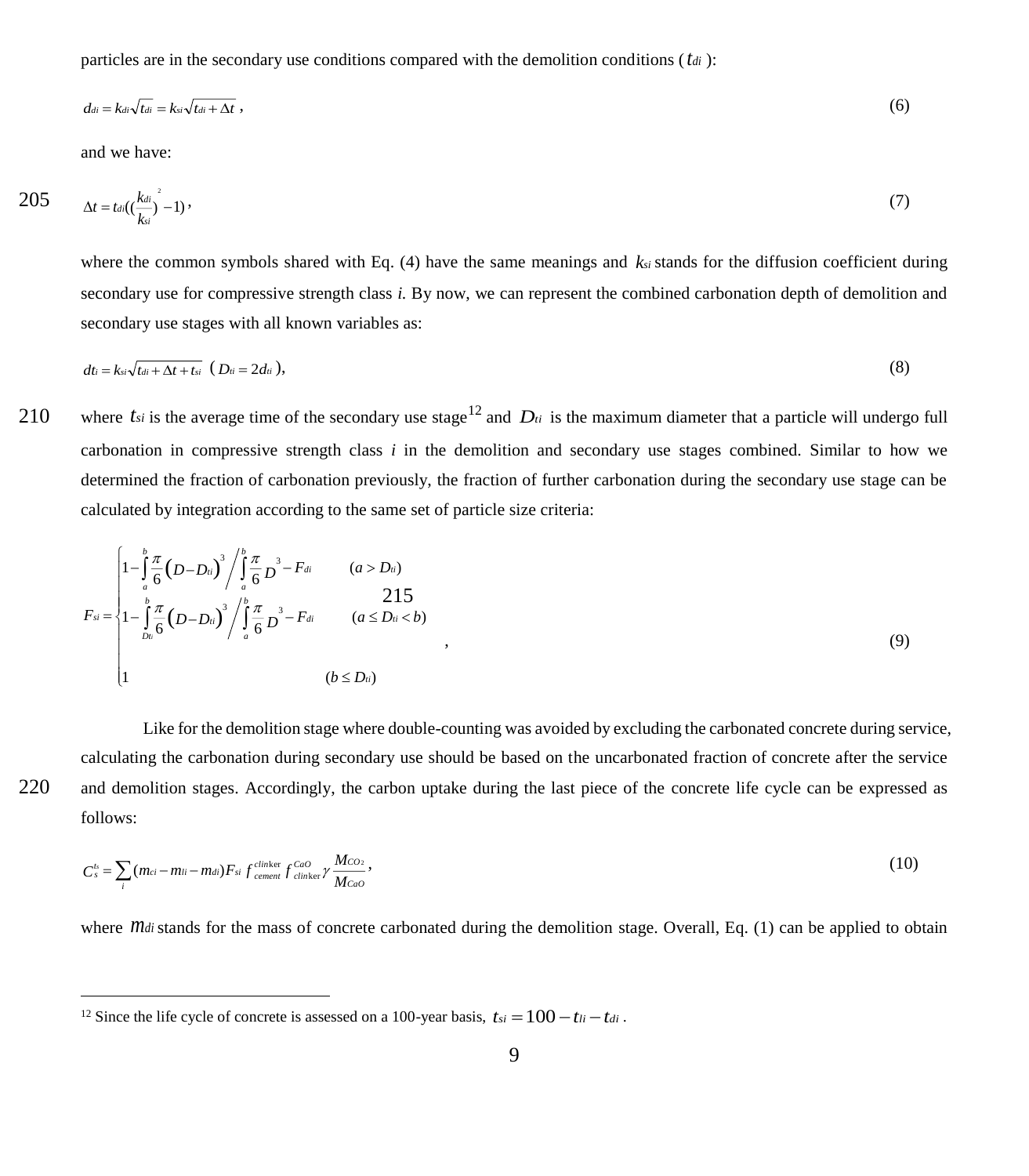the total amount of  $CO<sub>2</sub>$  absorbed based on the three stages as outlined above.

#### <span id="page-9-0"></span>**2.4. Kinetic uptake models for other types of cement materials**

#### **2.4.1. Carbon uptake of cement mortar structures**

Here, we adhere to the breakdown of mortar utilisation into 3 sub-components as before (Winter and Plank, 2007; Xi et al., 2016): 1. Rendering and plastering mortar; 2. Masonry mortar; 3. Maintenance and repairing mortar. Therefore, the total 230 carbon uptake of mortar ( *Cmor* ) can be calculated as an aggregate of the three sub-components:

$$
C_{\text{mor}} = C_{\text{rpt}} + C_{\text{rmt}} + C_{\text{rmat}}\,,\tag{11}
$$

where  $C_{\rho pt}$ ,  $C_{\rho mt}$ , and  $C_{\rho mat}$  are the uptake of the corresponding component, respectively. For each sub-component, we conducted an extensive literature survey to collect the Chinese cement mortar utilisation category and percentage data. Additionally, since mortar carbonisation has not been quantified before as far as we are aware, we conducted experiments to 235 measure the mortar carbonation rate coefficients and the proportion of CaO converted to  $CaCO<sub>3</sub>$  of typical mortar cements produced in China and used these measured datasets as being representative of the other regions owing to a lack of data. Like concrete, mortar carbonation processes were also simplified to a two-dimensional diffusion 'slab' model in which carbonation starts at the exterior of the slab and gradually moves inwards, and similarly, Fick's  $2<sup>nd</sup>$  Law was applied to determine the carbonation depth in the general form. However, mortar cement diffusion rates ( *K<sup>m</sup>* ) were shown to be higher than concrete 240 which has a lower cement content, higher water/cement ratios, and finer aggregate grains (El-Turki et al., 2009). The total mortar carbonation can be determined based on Eq. (2) and (11) with the corresponding proportion of CaO conversion ( $\gamma_1$ , see Eq. (14)) adjusted to the mortar situation as measured. Again, we assumed the diffusion front is equivalent to the carbonation front and the area behind the front was regarded fully carbonated.

The large exposure area and thin layers of mortar cement translate into rapid carbonation. We calculate annual mortar 245 cement carbon uptake based on the proportion of annual carbonation depths of the utilisation thicknesses. The annual carbonation of mortar used for rendering, plastering, and decorating is calculated as follows: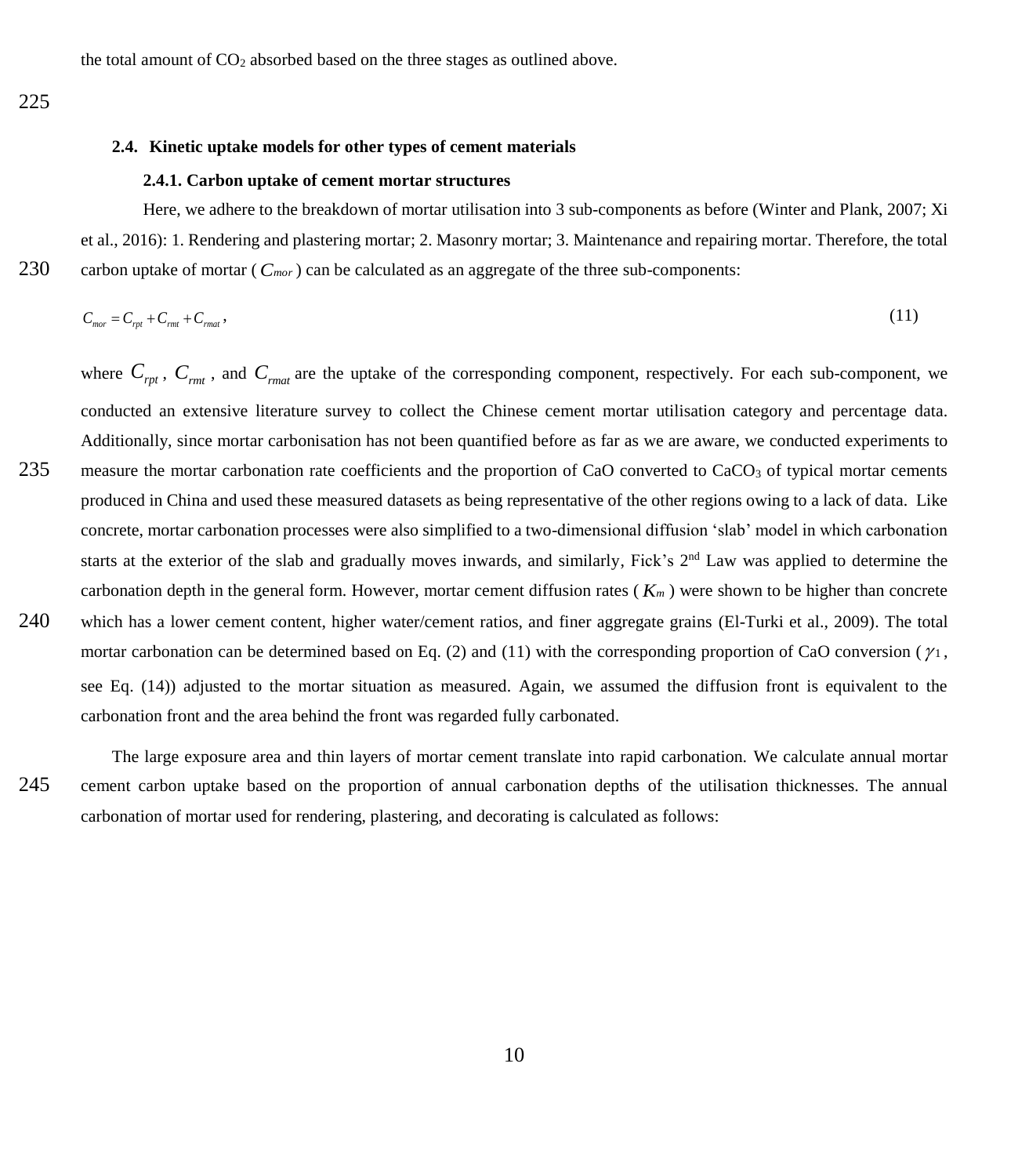$$
d_p = K_m \times \sqrt{t} \tag{12}
$$

$$
f_{\eta t} = \left(d_{\eta t} - d_{\eta t(1)}\right) / d_{\eta t} \times 100\%,\tag{13}
$$

$$
C_{\eta t} = W_m \times r_{\eta t} \times f_{\eta t} \times f_{\text{cem}}^{\text{cilinear}} \times f_{\text{clinker}}^{\text{Cao}} \times \gamma_1 \times \frac{M_{\text{CO}_2}}{M_{\text{Cao}}},
$$
\n(14)

250

where  $d_{rp}$  is the carbonation depth of rendering mortar,  $K_m$  is the carbonation rate coefficient of cement mortar, *t* is the exposure time of rendering mortar after construction,  $f_{\text{rpt}}$  is the annual carbonation percentage of cement used for rendering mortar in year *t*,  $d_{rpt}$  and  $d_{rp(t-1)}$  are the carbonation depths of rendering mortar in year *t* and (*t*-1), respectively,  $d_{Tpp}$  is the utilisation thickness of rendering mortar, *Crpt* is the annual carbon uptake of carbonated rendering mortar, *W<sup>m</sup>* is the amount of cement for producing mortar,  $r_p$  is the percentage of rendering mortar cement of total mortar cement,  $\gamma_1$  is the proportion 255 of CaO within fully carbonated mortar cement that converts to  $CaCO<sub>3</sub>$ . After the carbonation depths in adjacent years were determined, the annual carbonation percentage was obtained by the difference between adjacent years to the total utilisation thickness. Combined with the cement for mortar and the percentage of mortar for rendering survey data, the annual carbonation of rendering mortar is then quantified. Calculation for carbon uptake of repairing and maintaining cement mortar is similar to 260 rendering, plastering, and decorating mortar, with differences lie in the utilisation thickness and the percentage of mortar for repairing and maintaining.

In comparison to mortars for rendering and repairing, it takes longer for masonry mortar to complete carbonation due to the partially exposed condition, thicker utilisation layers and their covering by rendering mortar on masonry wall surfaces. Here, we classify masonry walls into walls with both sides rendered  $(C_{mbt})$ , walls with one side rendered  $(C_{mot})$ , and walls 265 without rendering ( $C_{mnt}$ ). We conducted an extensive survey to collect data on the extents to which mortar rendering has been applied to masonry walls in China and used the representative data of China for other regions due to a lack of data. The carbon uptake of masonry mortar can be calculated as an aggregate of the three subcomponents:

$$
C_{\text{rmat}} = C_{\text{mbt}} + C_{\text{mot}} + C_{\text{mut}}\,,\tag{15}
$$

where  $C_{mbt}$ ,  $C_{mot}$ , and  $C_{mnt}$  are the uptake of the corresponding classification, respectively. The schematics of the carbonation 270 models for the three situations mentioned are shown in [Figure 3](#page-11-0) i.e. carbonation starts from the exterior rendering layer into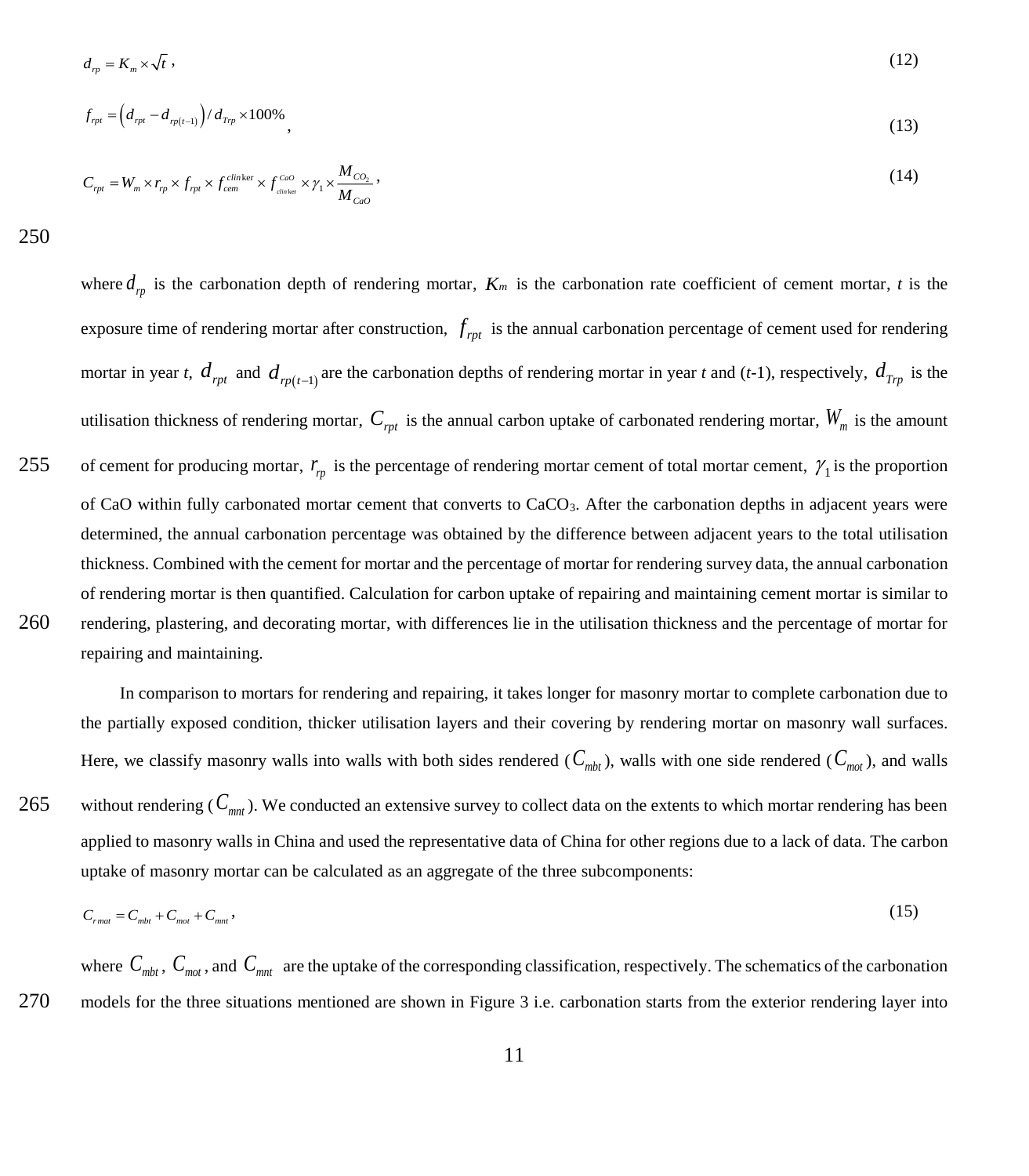masonry layer when having one- and two-side rendering layer or directly from the masonry layer and gradually moves inwards when without rendering.



- <span id="page-11-0"></span>275 **Figure 3 Two-dimensional schematic representations (cross section) of the carbonation model for masonry mortar. (a) Masonry mortar with one-side rendering carbonation takes place by CO2 diffusion from both rendering layers inwards masonry; (b) Masonry mortar with one-side rendering carbonation takes place by CO<sup>2</sup> diffusion from the render layer on one side and directly from masonry on the other; (c) Masonry mortar without render carbonation takes place by CO<sup>2</sup> diffusion directly from the exterior of masonry.**
- 280 Based on the models outlined above, the calculation of masonry mortar carbonation is similar to rendering and repairing mortar in that determining the annual carbonation is according to the proportion of carbonation depth. The carbonation of masonry mortar for walls with both sides rendered is as follows: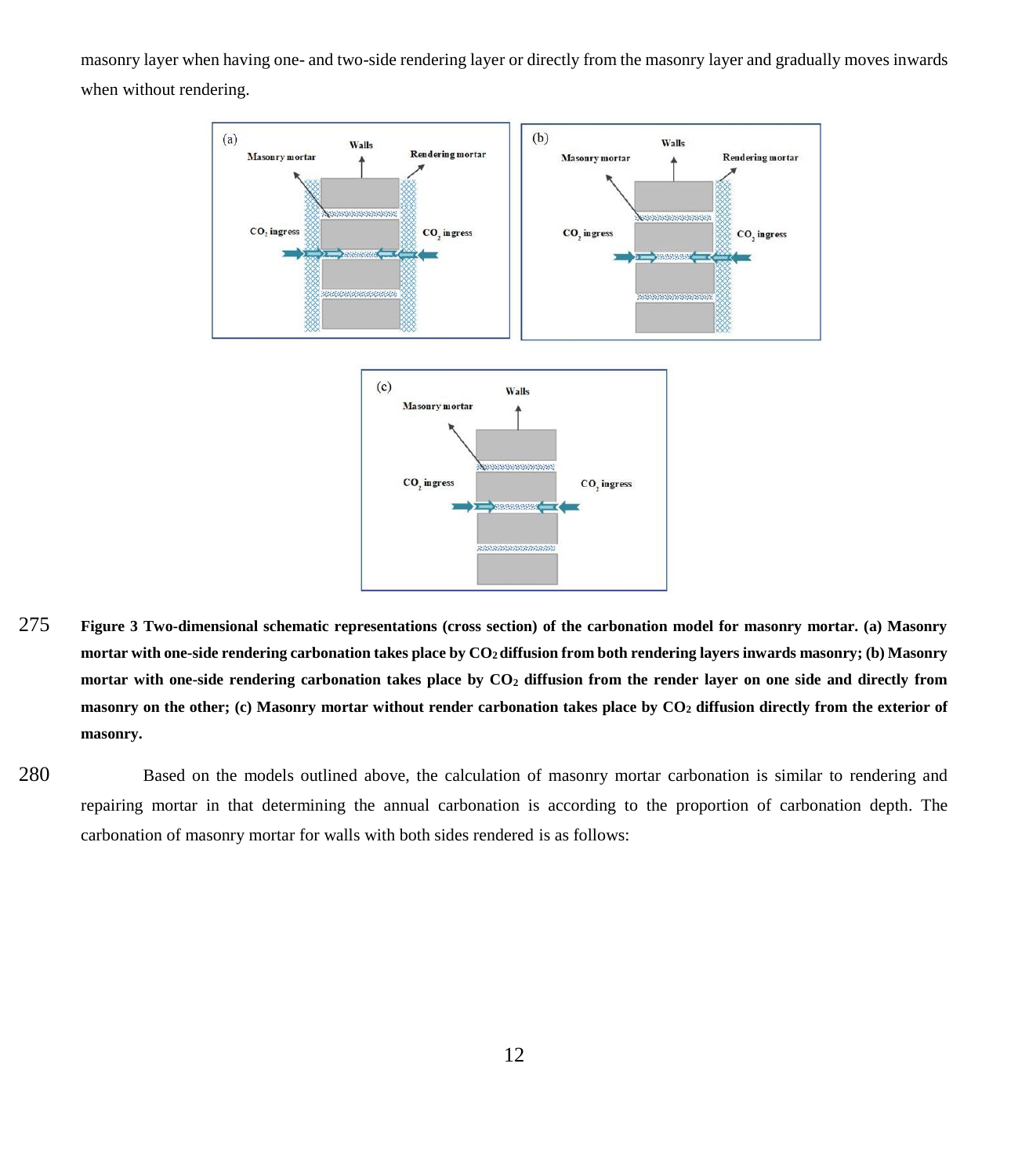$$
d_{mb} = \begin{cases} 0 & (t \le t_r) \\ 2\left(K_m \times \sqrt{t} - d_{T_p}\right) & (t > t_r) \end{cases} \tag{16}
$$

$$
f_{mbt} = \begin{cases} 0 & (t \le t_r) \\ \left(d_{mbt} - d_{mb(t-1)}\right)/d_w \times 100\% & (t_r < t \le t_{sl}) \\ 100\% - d_{mbt_{sl}}/d_w \times 100\% & (t = t_{sl} + 1) \end{cases} \tag{17}
$$

$$
285 \t Cmbt = Wm \times rm \times rb \times fmbt \times fcemclinker \times fcamCo \times \gamma_1 \times \frac{M_{CO_2}}{M_{Co}}
$$
, (18)

where  $d_{mb}$  is the total carbonation depth of masonry mortar of wall with both sides rendered, *t* is the exposure time of masonry mortar after construction,  $t_r$  is the time of full carbonation of rendering mortar of thickness  $d_{Trp}$  and  $d_{Trp}$  is the thickness of rendering mortar on masonry wall,  $f_{mbt}$  is the annual carbonation percentage of cement used for masonry mortar with both sides rendered in year *t*,  $d_{mbt}$  and  $d_{mb(t-1)}$  are carbonation depth of masonry mortar with both sides rendered in year *t* and (*t*-1), respectively,  $d_w$  is the thickness of masonry wall,  $t_{sl}$  is the building service life,  $d_{mbt}$  is the carbonation depth of a 290 masonry mortar with both sides render in building service life,  $C_{mbt}$  is the annual carbon uptake of cement for masonry mortar with both sides rendered in year *t*,  $r_{rm}$  is the percentage of masonry mortar cement in total mortar cement,  $r_b$  is the percentage of masonry mortar with both sides rendered of total masonry mortar. Masonry mortar for walls with both sides first start carbonation from both sides of exterior rendering and then gradually moves inward. When the utilisation time of masonry 295 mortar is shorter than the time required for full carbonation of rendering mortar on the masonry wall, there is no chance for the underlying masonry to be exposed to CO<sub>2</sub>, hence carbonation should not happen; otherwise, the fraction of carbonated rendering mortar on the surface should be excluded from the calculation to avoid double-counting. If the utilisation time of masonry mortar is longer than the time required for full carbonation of rendering mortar but shorter than the building service life, we used the carbonation depth difference between adjacent years to the total thickness to show the carbonation fraction 300 of masonry mortar with both sides rendered in year *t*. If the utilisation time of masonry mortar is longer than the building service life, it was assumed that the left uncarbonized masonry mortar will be fully carbonated in one year due to the large exposure area post-demolition. Therefore, the fraction of masonry mortar carbonation after service life can be quantified by the difference between the fraction of masonry mortar carbonation in service life (that is, the carbonation depth during the service life to the total thickness) and the total masonry mortar carbonation of 100%. The calculation for the carbonation of 305 masonry mortar for walls with one side rendered differ only in the carbonation depth calculation i.e. without rendering on one side, CO<sub>2</sub> directly contacts the bare masonry mortar, so that only the fraction of carbonated rendering mortar on one side was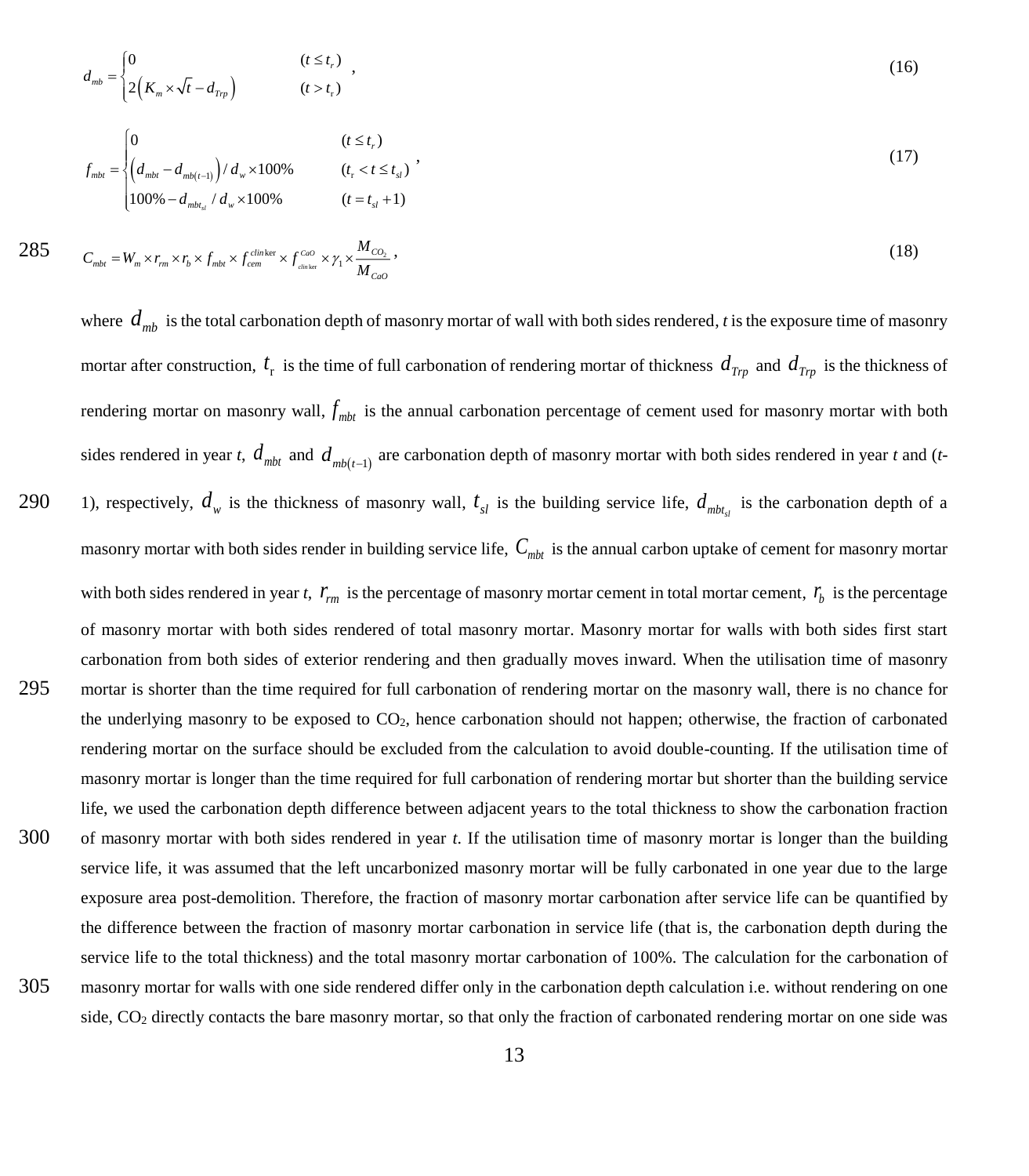excluded. Similarly, for walls without rendering at all, CO<sub>2</sub> directly contacts the bare masonry mortar from both sides so that the total carbonation depth is twice of the carbonation depth on one side.

#### **2.4.2. Uptake assessments of construction wastes**

310 Cement wastes mainly arise during construction and accounts for 1% to 3% of total cement consumption according to construction budget standards (Zhou, 2003) and survey data (Lu et al., 2011). Most of this waste is in small pieces and will be recycled as back fill or landfilled after the completion of building projects, of these about 45% is concrete and 55% is mortar (Bossink and Brouwers, 1996; Huang et al., 2013). Here, we adhere to the breakdown of construction wastes into 2 components as before: 1. Construction waste mortar; 2. Construction waste concrete. The carbon uptake of construction wastes ( *Cwaste* ) 315 then can be calculated as an aggregate of the two subcomponents:

$$
C_{\text{waste}} = C_{\text{wastecon}} + C_{\text{wastecon}} \tag{19}
$$

where  $C_{wastecon}$  and  $C_{wastecon}$  are the uptake of the corresponding component, respectively. Given the small piece sizes and hence large exposure area of the construction wastes, we made a few simplifications according to the literature survey: 1. Assuming waste mortar completely carbonate in the first year; 2. Assuming waste concrete completely carbonate over the 320 following 5 years (ranging from 1 to 10 years) (Bossink and Brouwers, 1996; Huang et al., 2013). Consequently, the carbon uptake of construction wastes can be quantified by the annual carbonation fraction in line with the ratio of carbonation depths to the full carbonation depths. The expression of construction wastes carbonation as following:

$$
C_{wastecon} = (\sum_{1}^{n} W_{ci} \times f_{con} \times r_{cont}) \times f_{cem}^{clinker} \times f_{clm}^{Co} \times \gamma \times \frac{M_{CO_2}}{M_{CoO}} \tag{20}
$$

$$
C_{\text{watermor}} = (\sum_{1}^{n} W_{mi} \times f_{mor} \times r_{mor}) \times f_{cem}^{\text{clinker}} \times f_{\text{cim}}^{\text{Cao}} \times \gamma_{1} \times \frac{M_{CO_{2}}}{M_{CoO}} \,,\tag{21}
$$

where  $W_{ci}$  is the cement used for concrete in strength class *i*;  $f_{con}$  is the loss rate of cement for concrete in construction stage, 325  $r_{cont}$  is the annual carbonation fraction of construction waste concrete,  $W_{mi}$  is the cement used for mortar in strength class *i*,  $f_{\text{mor}}$  is the loss rate of cement for mortar,  $r_{\text{mor}}$  is the annual carbonation fraction of construction waste mortar. In short, in addition to the regional cement production, clinker ratio data, other statistics needed to conduct the calculation include the distribution of compressive strength class, the loss rate of cement for concrete and mortar in construction stage as well as the 330 carbonation time of construction wastes. Crucially though, the latter two statistics, for which we collected the data on a regional basis, will dictate the amount of carbon uptake.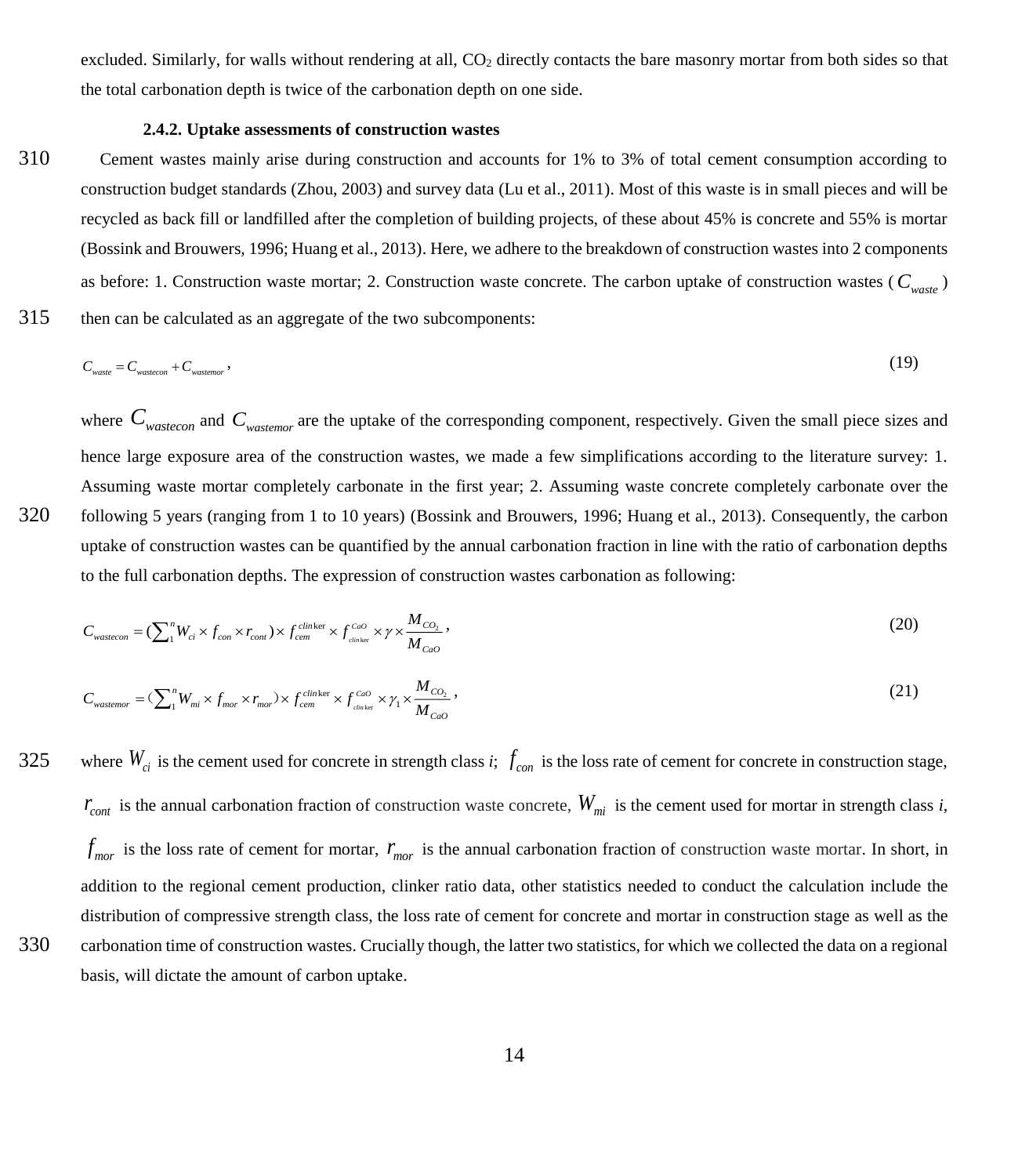#### **2.4.3. Uptake assessments of cement kiln dust**

Cement kiln dust (CKD) is the major by-product of cement manufacturing process and has traditionally been considered as an industrial waste. Most of CKD is diverted to landfills and a small part is beneficially reused (Khanna, 2009; 335 USEPA, 1993). CKD is composed of fine, powdery solids and highly alkaline particulate material, and is similar in appearance to Portland cement (Seo et al., 2019). Given the very small particle size (predominantly ranges from a few microns to 50 μm and some coarse particles between 50–100 μm, (Kaliyavaradhan et al., 2020)), CKD full carbonation in landfill conditions can be achieved very rapidly within one year and indeed substantial carbonation even occurs within the first 2 days of reaction (Huntzinger et al., 2009a, 2009b; Siriwardena and Peethamparan, 2015). Therefore, the carbon uptake by CKD is calculated 340 as follows:

$$
C_{CKD} = W_{cem} \times f_{cem}^{clinker} \times r_{CKD} \times r_{landfill} \times f_{CKD}^{caO} \times \gamma_2 \times \frac{M_{CO_2}}{M_{CoO}} \tag{22}
$$

where  $W_{\text{cem}}$  is the cement production,  $r_{CKD}$  is the CKD generation rate based on clinker production,  $r_{\text{landfill}}$  is the proportion of CKD treatment in landfill,  $f_{CKD}^{CaO}$  is the CaO proportion in CKD (Siriwardena and Peethamparan, 2015),  $\gamma_2$  is the fraction of CaO within fully carbonated CKD that has been converted to CaCO3. This equation stands because of the fact that CKD 345 carbonation effectively completes within one year.

#### **2.5. Yearly and cumulative uptake calculations**

 $\overline{a}$ 

While the sectoral carbon uptake can be analytically estimated by the corresponding sectoral equations i.e. for concrete, mortar, construction waste and CKD, respectively, using aggregated regional datasets as the inputs, the regional carbon uptake 350 was determined by aggregating all sectoral contributions but with disaggregated regional production/consumption and diffusion/carbonation coefficient, concrete structure thickness, concrete strength distribution, mortar utilisation distribution, waste particle distribution and CKD generating rate data, among others, as the model inputs. Consequently, the world total uptake can be divided up according to the usage of the cement produced as well as where the cement was produced/consumed $^{13}$ .

For mortar cement, we explicitly showed how to determine the annual carbonation from Eq. (12) to (14) and Eq. (16) to 355 (18). Basically, for the carbon uptake of a specific year *t*, we can apply a simple subtraction of the cumulative values between adjacent years as:

<sup>&</sup>lt;sup>13</sup> The discrepancy between production and consumption was included in the uncertainty analysis.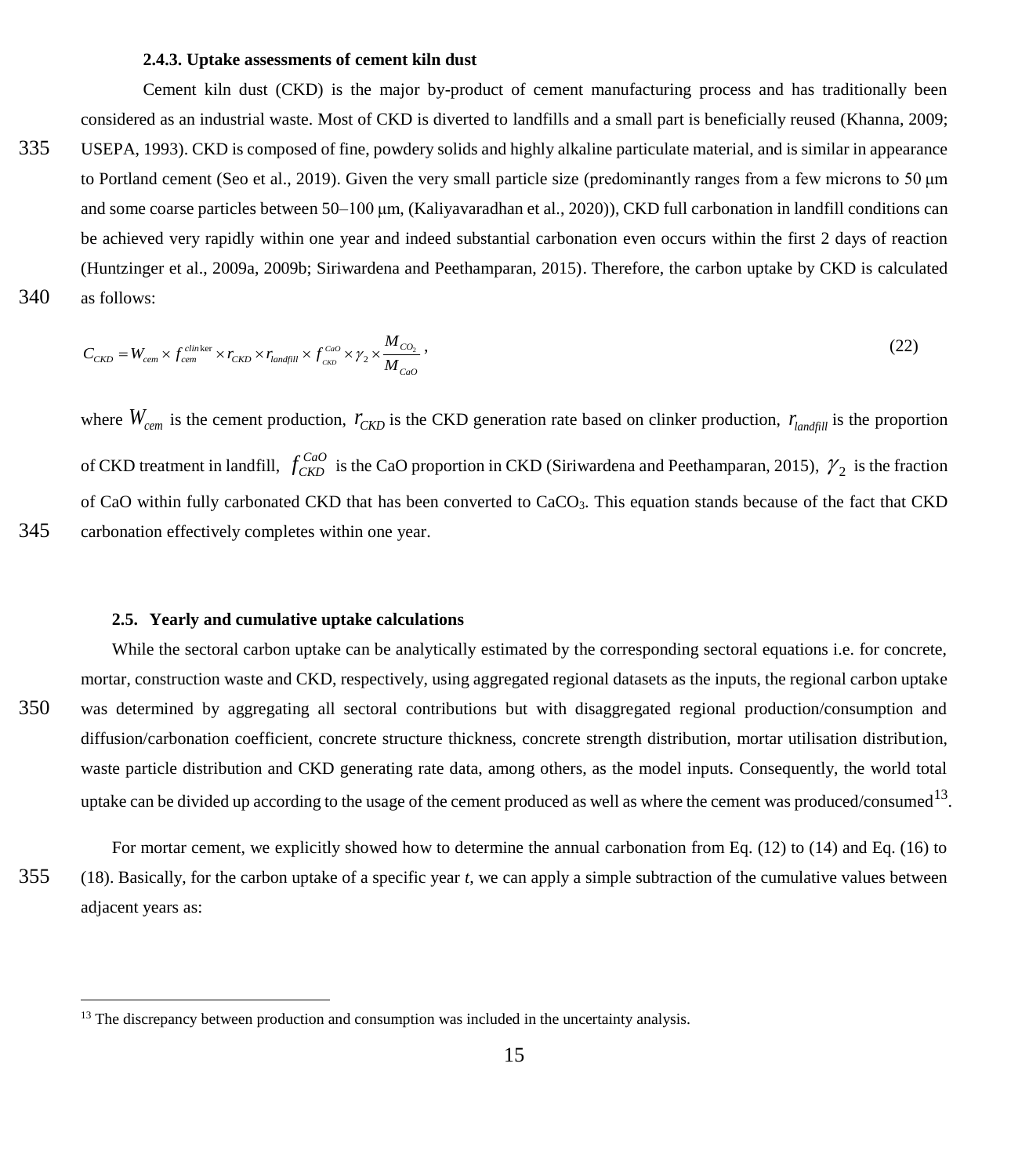so that each year's contribution to the total carbonation can also quantified. This way, we will be able to visualise the time lag in the carbonation process in that the uptake of a specific year *t* is not limited to the cement produced in the same year.

360

*j*

#### **2.6. Uncertainty analysis**

Based on the kinetic models described in previous sections, the annual regional carbon uptake was calculated by aggregating the contributions from individual types of cement. Likewise, the annual global carbon uptake was obtained from regional aggregation. It should be noted, though, that a Monte Carlo analysis method with 26 variables (see 365 http://doi.org/10.5281/zenodo.4459729 (Wang et al., 2020)) was applied to evaluate the carbon uptake at each level, hence the annual median at a higher level (i.e. regional wrt. cement type and global wrt. regional) is not equal to the sum of its sublevel components. The variables associated with the estimates are mostly in common with our previous study (Xi et al., 2016), with the only difference being the distribution of the clinker ratio. Previously, the clinker ratio was set to range from 75% to 97%, in a Weibull distribution with shape and scale parameters of 91.0% and 25 for the years of 1990-2019. In this research, for 370 China, based on previous studies and local survey data, we adjusted the corresponding uncertainty range for the 1990-2019 period. Specifically, for 1990-2004, the range of coefficient value of clinker ratio was set to 10%-20%. In this range, the pseudo-random numbers were generated with a uniform distribution then multiplied by the mean values of clinker ratio to obtain the corresponding standard deviation. As such, the normal distributed random clinker ratio values were created. For 2004-2019, the random errors were calculated within the range of ±5% of the mean values with a uniform distribution. For 375 1930 -1989, the clinker ratio distribution was unchanged.

On the other hand, emission estimates are subject to uncertainties due to incomplete knowledge of activity levels and emission factors. In order to assess the uncertainties in our results more thoroughly, we conducted a comprehensive analysis of regional emission estimates. Following the method of previous studies (Tong et al., 2018; Zhao et al., 2011), we performed a Monte Carlo analysis that varied key parameters including cement production, clinker ratio, and emission factors. The term 380 "uncertainty" in this study refers to the lower and upper bounds of a 95 % confidence interval (CI) around our central estimate i.e. median. All of the input parameters of activity levels and emission factors, with corresponding statistical distributions, were fed into a Monte Carlo framework and 10,000 simulations were performed to analyse the uncertainties of estimated  $CO<sub>2</sub>$ emissions. For the uncertainties of the regional process  $CO<sub>2</sub>$  emission estimates, national average emission factors were derived from previous studies and local survey databases (Andrew, 2018; Hanle et al., 2006; Shen et al., 2016) and we assumed these 385 activity rates are normally distributed, with coefficients of variations (CV i.e. the standard deviation divided by the mean) ranging from 0.05 to 0.2 based on the specific data sources and year. Furthermore, the ranges of parameter values also vary by country in part due to the quality of their statistical infrastructure.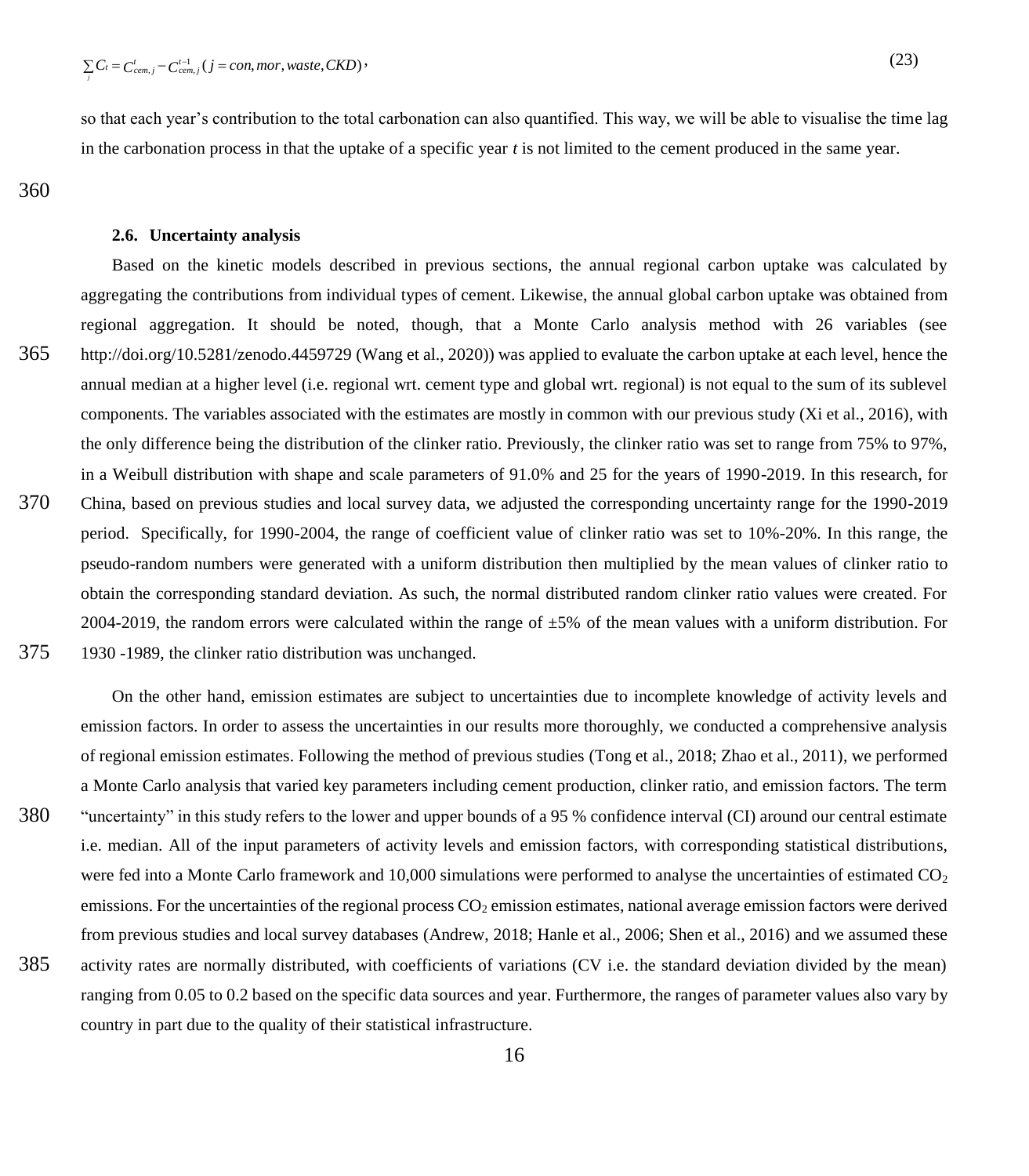#### **3. Results and Discussions**

#### **3.1. Aggregated regional and global process emission**

- 390 With the continued increase in the production of cement and associated clinker globally in the past few decades, the process CO<sub>2</sub> emissions correspondingly have been increasing with limited abating measures (i.e. carbon capture and storage, CCS). According to our estimates, by 2019, the global process  $CO_2$  emissions reached 1.57 Gt yr<sup>-1</sup> (1.42 Gt-1.86 Gt, 95% CI) (see [Figure 4a](#page-17-0)), equivalent to about 25% of the total  $CO<sub>2</sub>$  emissions from industrial activities in 2018 (Tong et al., 2019). Cumulative emissions from 1930 to 2019 were estimated to be 38.22 Gt (95% CI, 36.98 Gt-40.06 Gt), and more strikingly,
- 395 more than 71% of which have occurred since 1990. This finding agrees with other studies on cement carbon uptake using similar modelling approaches (Cao et al., 2020). From 1930 to 2019, with the rapid increase of cement demand (+5777% of cement production increase during 1930-2019) driven by global industrialisation and urbanisation, the total process  $CO<sub>2</sub>$ emissions correspondingly increased by about 49 times, which is actually slightly slower than the increase in production. This is partly due to the relative decreases in average clinker ratios (from ~89% in 1930 to ~70% in 2019) (Wang et al., 2020). 400 Meanwhile, the regional attribution of such an increase changed significantly during the same period. As we can see in [Figure](#page-17-0)
- [4b](#page-17-0), the process emission from cement produced in China and ROW (mainly comprising developing countries) gradually replaced the dominant roles of the US and Europe (and central Eurasia) while there has been a considerable growth for India after 2000s, contributing more than 85% to the total emissions (1.42 Gt, 95% CI, 1.34 Gt -1.59 Gt) in 2019 altogether. Specifically, China alone emitted more than half (~53%, 0.75 Gt, 95% CI, 0.69 Gt -0.89 Gt) and India, as the second largest

405 cement production country in the world, emitted ~10% of the total process emissions of the cement industry as of 2019.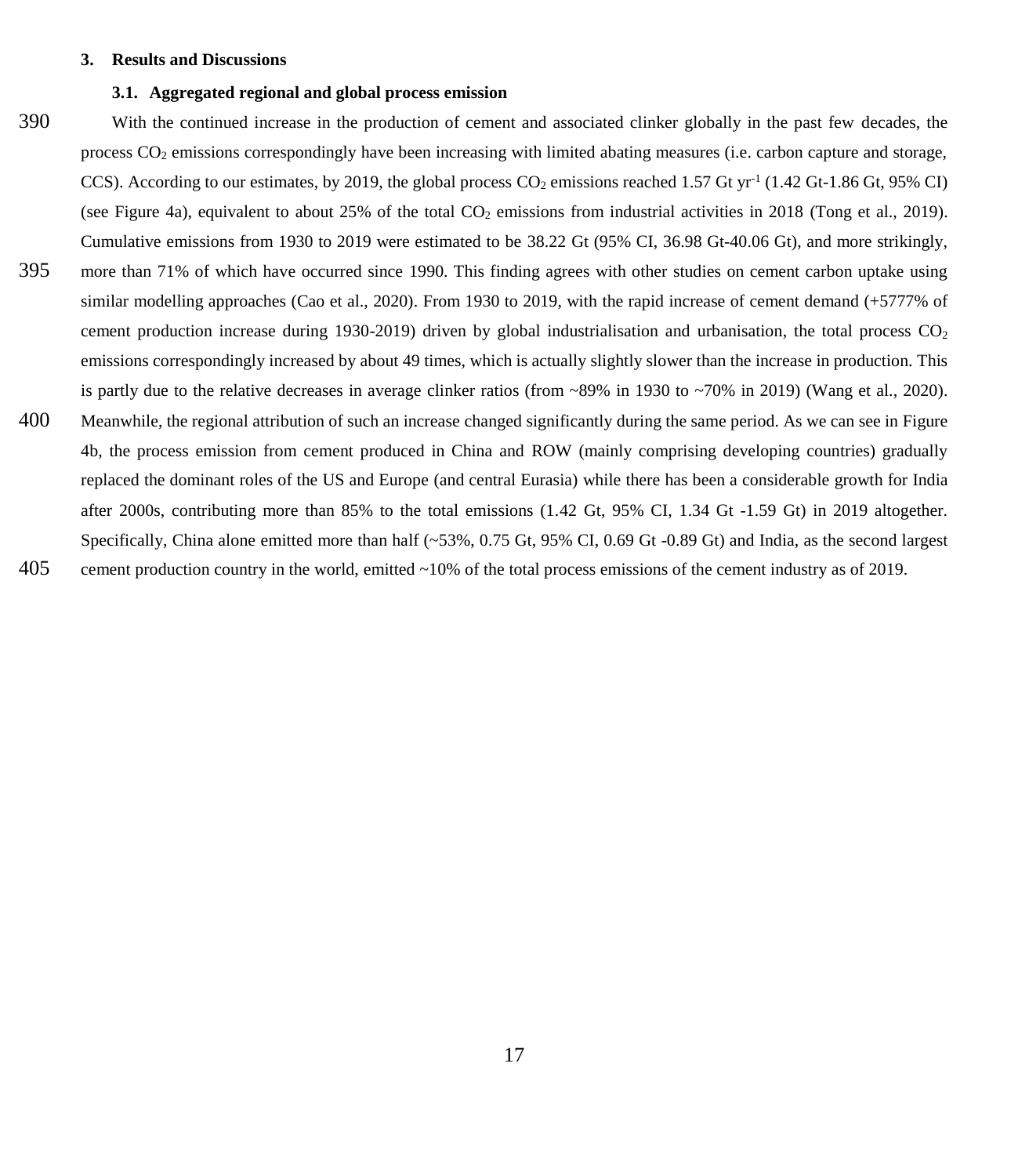

<span id="page-17-0"></span>**Figure 4 a) Annual CO<sup>2</sup> process emission and uptake from producing and utilising cement materials from 1930 to 2019. The dotted lines denote the median values while the respective shaded area denote the 95% confidence interval from Monte Carlo simulations.** 410 The net emission is also illustrated with the solid black line; b) The country/region-wise process  $CO<sub>2</sub>$  emission (median) from 1930 **to 2019.**

As mentioned in [2.2,](#page-3-0) there are other studies estimating the process emission based on high-resolution, national-level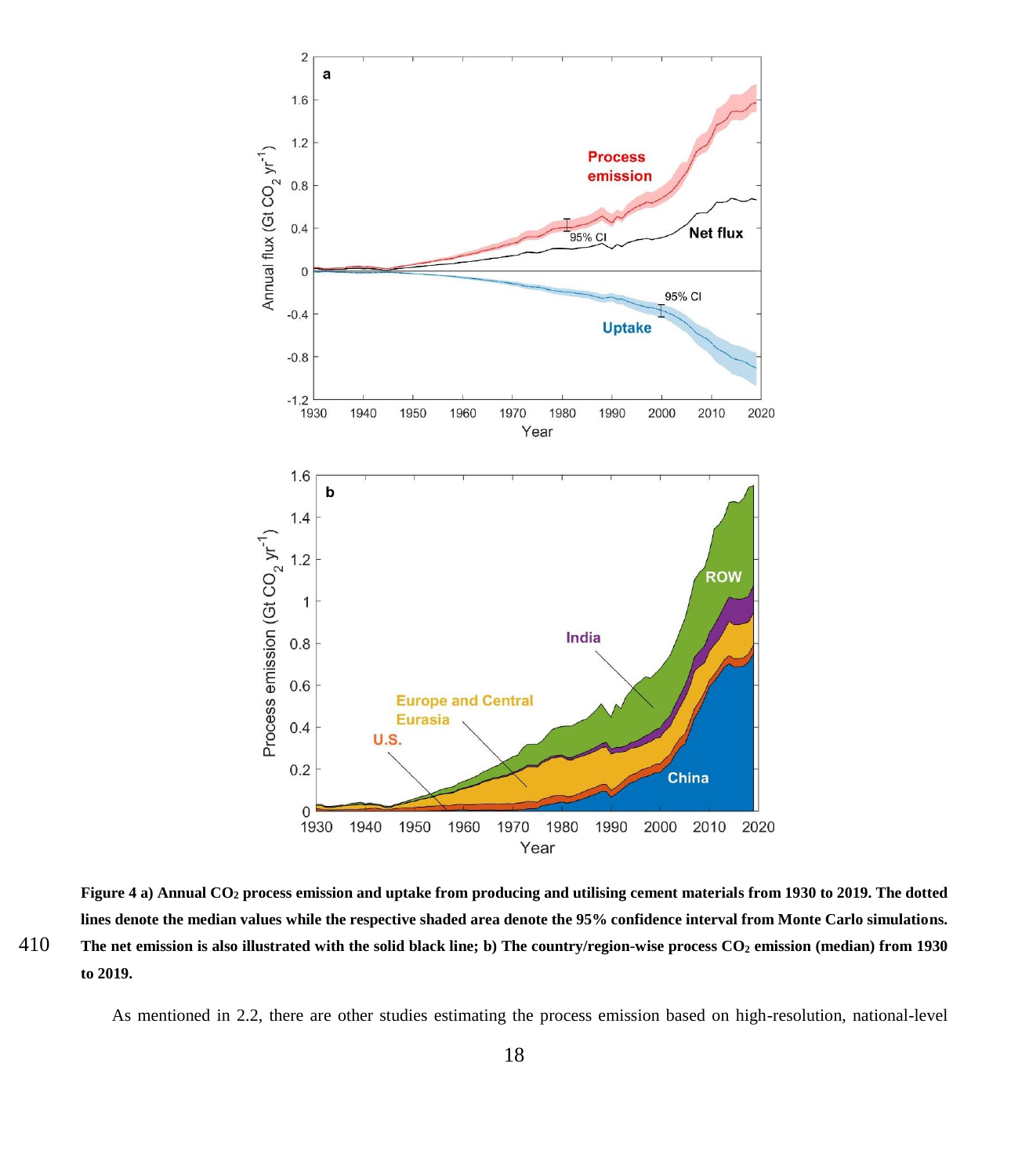clinker ratio data. Andrew (2019) reported the process emission in 2017 to be  $1.48 \pm 0.20$  Gt CO<sub>2</sub> and that of aggregated 1928-2017 to be  $36.9 \pm 2.3$  Gt CO<sub>2</sub>. Using our simpler regional based approach gives the 2017 process emission to be 1.37 Gt CO<sub>2</sub>.

415 (1.30-1.53 Gt CO2, 95% CI) while the 1930-2017 cumulative process emission to be 35.3 Gt CO<sup>2</sup> (32.8-40.5 Gt CO2, 95% CI). The results are very similar and unsurprisingly our estimates have a greater level of uncertainty due to our coarser disaggregation of geographic regions.

#### **3.2. Cement carbon uptake by region and material type**

420 Global CO<sub>2</sub> uptake by cement materials in 2019 reached 0.89 Gt (0.76~1.06 Gt, 95% CI) according to our estimates, of which cement consumed in China contributed about 0.40 Gt. Cumulatively speaking, China, as a country, also made the greatest contribution mounting up to 6.21 Gt  $CO_2$  (4.59-8.32 Gt  $CO_2$ , 95% CI). This is clearly illustrated in [Figure 5a](#page-19-0) where the area representing each region denotes the amount of uptake. In the US and Europe, since the cement stock per capita has reached saturation (Cao et al., 2017) and the concrete structures generally have long service lives (70 and 65 yrs for Europe 425 and the US on average, respectively) relative to the life cycle (i.e. 100 years) considered in our model, it is conceivable that the absolute uptake in these two regions only have been increasing mildly after 1980s, which is in drastic contrast to the 'exponential' rise observed for China (se[e Figure 6\)](#page-20-0). In terms of ROW, the increase in uptake has been somewhat intermediate between the case for China and developed nations, reflecting their relatively milder increase in cement production/consumption to China yet far from saturation, as well as relatively shorter building service lives to the US and Europe. On the other hand, 430 although cements have been predominantly used for making concretes worldwide, mortar had absorbed more  $CO<sub>2</sub>$  reaching 12.34 Gt (9.99-14.97 Gt, 95% CI) cumulatively according to our estimates. This is mainly attributed to the faster carbonation kinetics of mortar compared with concrete, manifested by the higher diffusion coefficients, thinner layers of mortar cement and large exposure area in our model as supported by our own experimental measurements (see

http://doi.org/10.5281/zenodo.4459729 (Wang et al., 2020)) and literature (Lutz and Bayer, 2010; Winter and Plank, 2007).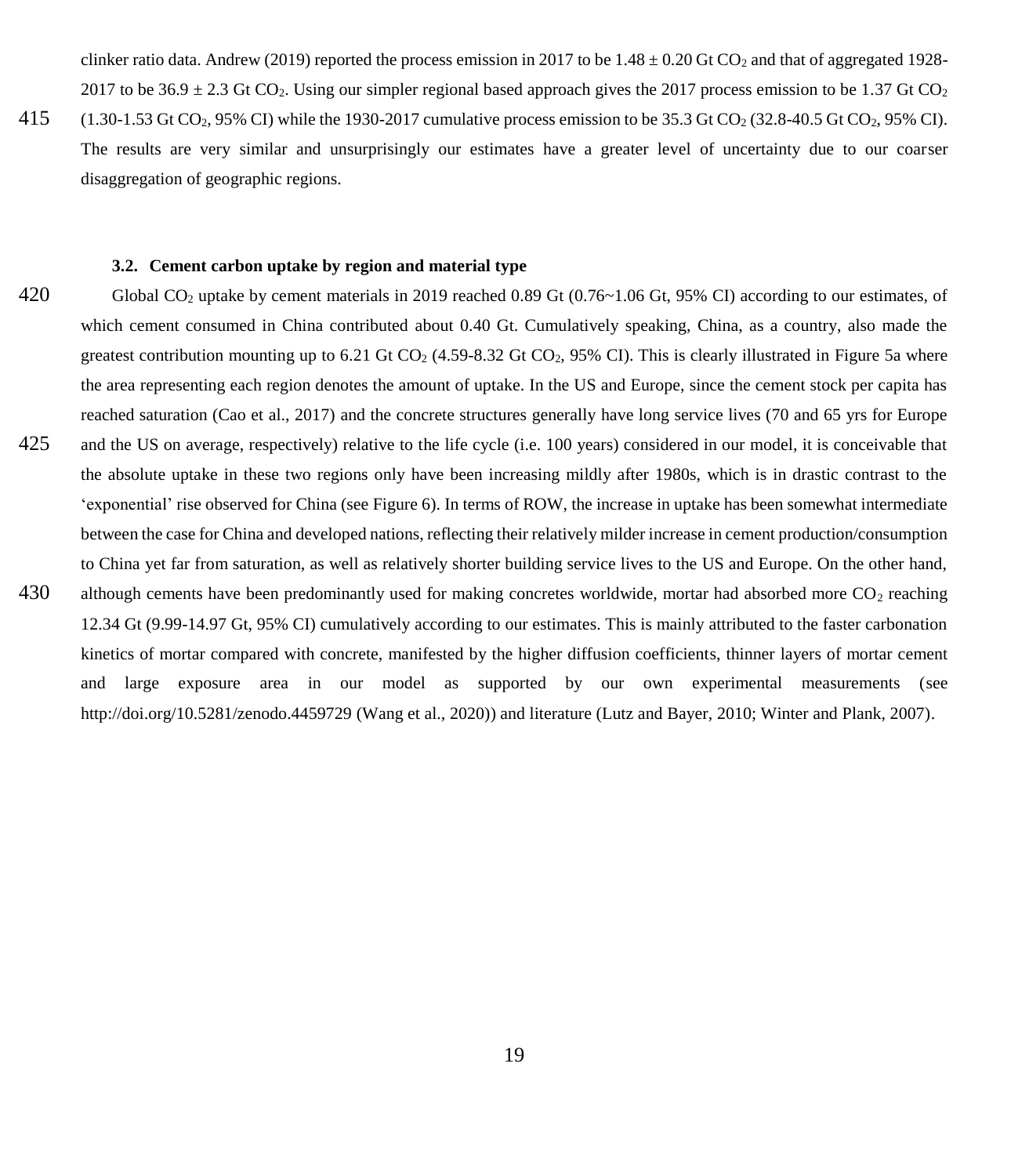

<span id="page-19-0"></span>**Figure 5 Annual global uptake (median) by cement materials by a) country/region and b) type from 1930 to 2019. The uptake is projected onto y-axis as negative values, denoting absorption as opposed to emission.**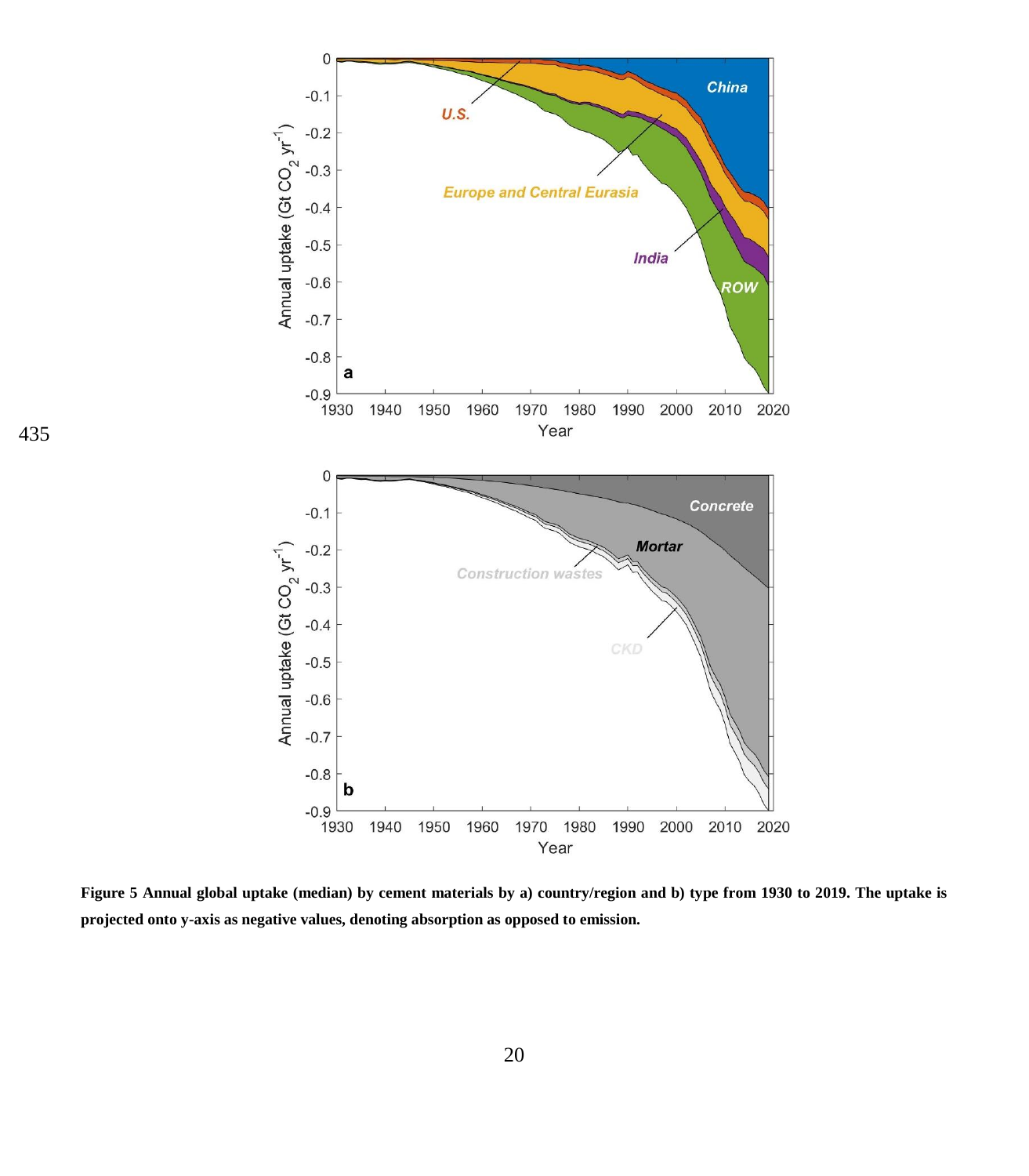

<span id="page-20-0"></span>**Figure 6 The increase in cement CO<sup>2</sup> uptake in China, India, Europe and Central Eurasia, the US and the rest of the world from 1930 to 2019. The y-axes are plotted in logarithm scale (absolute value) and within the same range for comparison, both the median**  445 **(dotted lines) and 95% CI (shaded area) are shown.**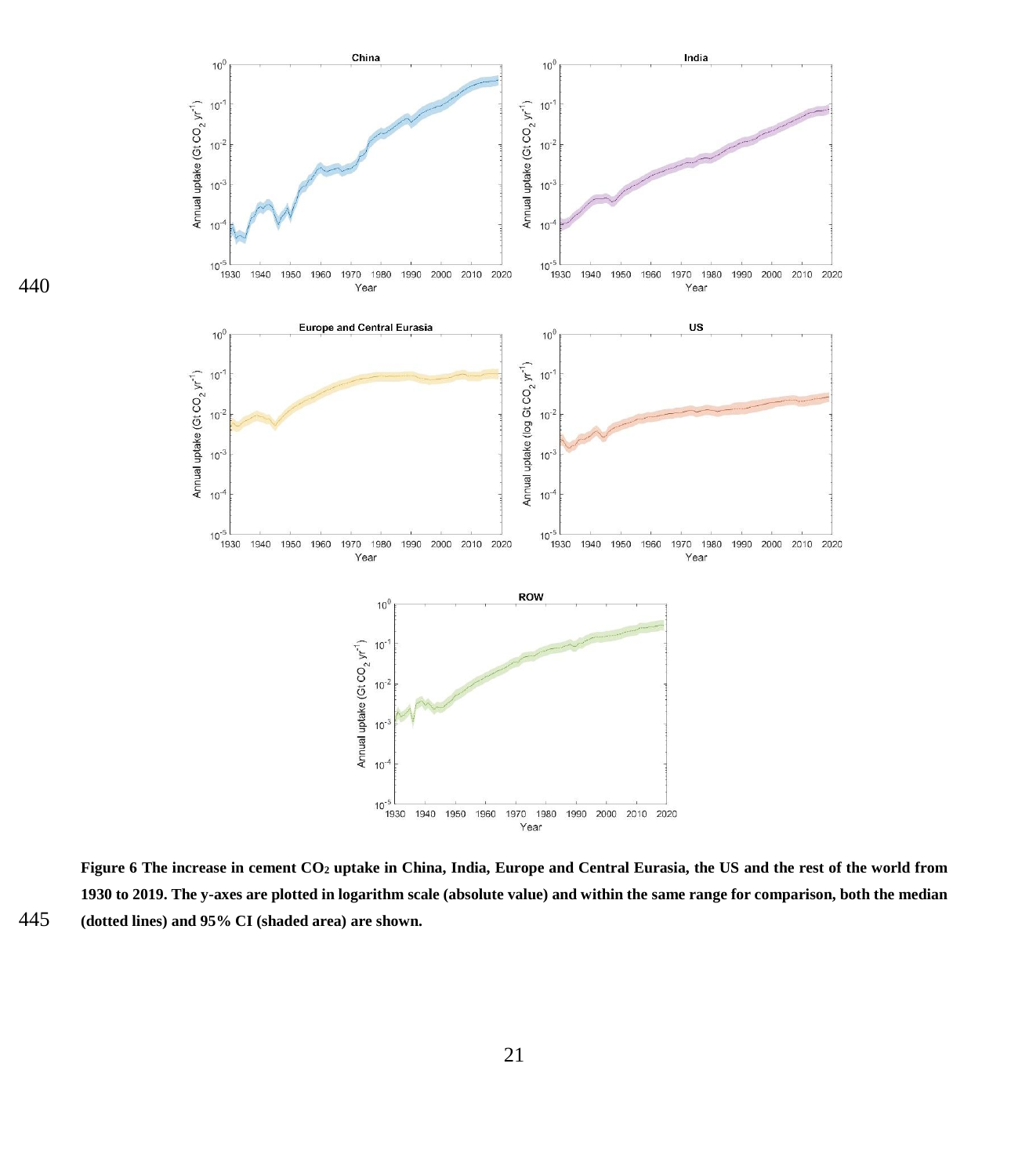#### **3.3. Characteristics of cement carbon uptake**

One of the limitations of natural carbonation for carbon capture is that it is a slow process hence speeding up the chemical processes involved is the key to realise tangible impacts on mitigating  $CO<sub>2</sub>$  emissions. This is also the case for cement materials 450 especially concrete structures, which took up the majority of their utilisation. Therefore, the carbon uptake by concretes, before demolition, has been persisting during their lifetimes. This is evident in [Figure 7](#page-21-0) where the cements materials (mainly concretes) consumed in a given decade (colour-coded) still made contribution to carbon uptake decades later. In spite of this feature, more than 71% of the total uptake was attributed to, based on our estimates, the cement materials produced/consumed after the 1990s. This is in line with the trend of process emission growth i.e. 73% for the post-1990 era in the same 1930-2019 period. 455 The difference<sup>14</sup> can be accounted for by the dynamic processes and the varying durations of the stages involved in the life cycles, as considered and implemented in the uptake models. This contrasts with the immediate process emission process. It is also suggested in [Figure 7](#page-21-0) that a surge in uptake occurs at the demolition stage because of the significant increase in fresh surface area. [Figure 8](#page-22-0) more evidently demonstrates such an effect by showing the sudden increase of uptake in the late 2000s owing to the concrete produced/consumed historically. This can be traced back to the 1930-1940s when the majority of cement 460 was produced and consumed in Europe, where the average service life of concrete structure is set as 70 years in our model.



<span id="page-21-0"></span>**Figure 7 The cumulative characteristic of carbon uptake of cement. The colour-coded bar areas represent the amount of uptake by the cement produced/consumed in each decade from 1930 to 2019. The fractions of uptake that occurred in each decade post-1990** 

<sup>&</sup>lt;sup>14</sup> It is not necessarily the case that the fraction of uptake is smaller than that of the process emission for post-1990 era.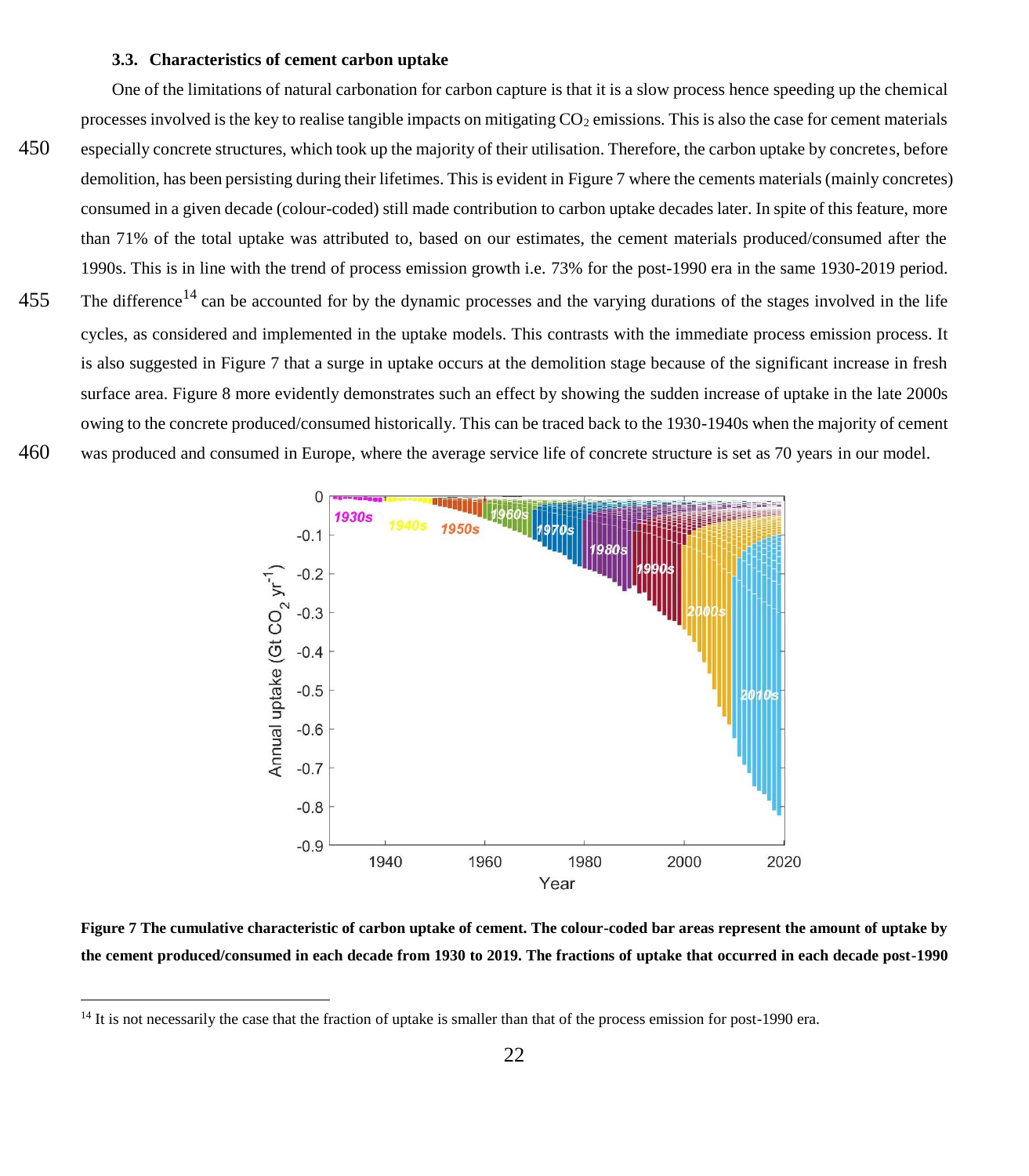**are annotated. The 'tails' indicate that cement produced in a certain time will keep absorbing CO<sup>2</sup> beyond its**  465 **production/consumption and the annual uptakes are composed of current and historical contributions.**



<span id="page-22-0"></span>**Figure 8 The annual carbon uptake (median) of concrete produced/consumed in Europe and Central Eurasia, attributed to the current: the concrete produced/consumed in that year and to historical: the concrete produced/consumed in the years prior to that year.**

470

#### **4. Data availability**

All the original datasets used for estimating the emission and uptake in this study and the resulting datasets themselves from the simulation, as well as the associated uncertainties are made available by Zenodo at http://doi.org/10.5281/zenodo.4459729 (Wang et al., 2020).

## 475 **5. Conclusions**

Estimating  $CO<sub>2</sub>$  uptake of cements is essential for evaluating the real environmental impact of the cement industry. Previous efforts were limited by data availabilities and incomplete accounting for other cement materials other than concrete. From a historical perspective, while mortar had absorbed more  $CO<sub>2</sub>$  than any other types of cement, more uptake had occurred in China than in any other country, owing to its dominant cement production/consumption position in recent decades (>43 %

480 from 2000 to 2019). The kinetic processes dictate that CO<sup>2</sup> uptake of cement is a dynamic process such that legacy absorption from cements produced in the past should not be omitted. Overall, post-1990 era sees more than 75% of the total uptake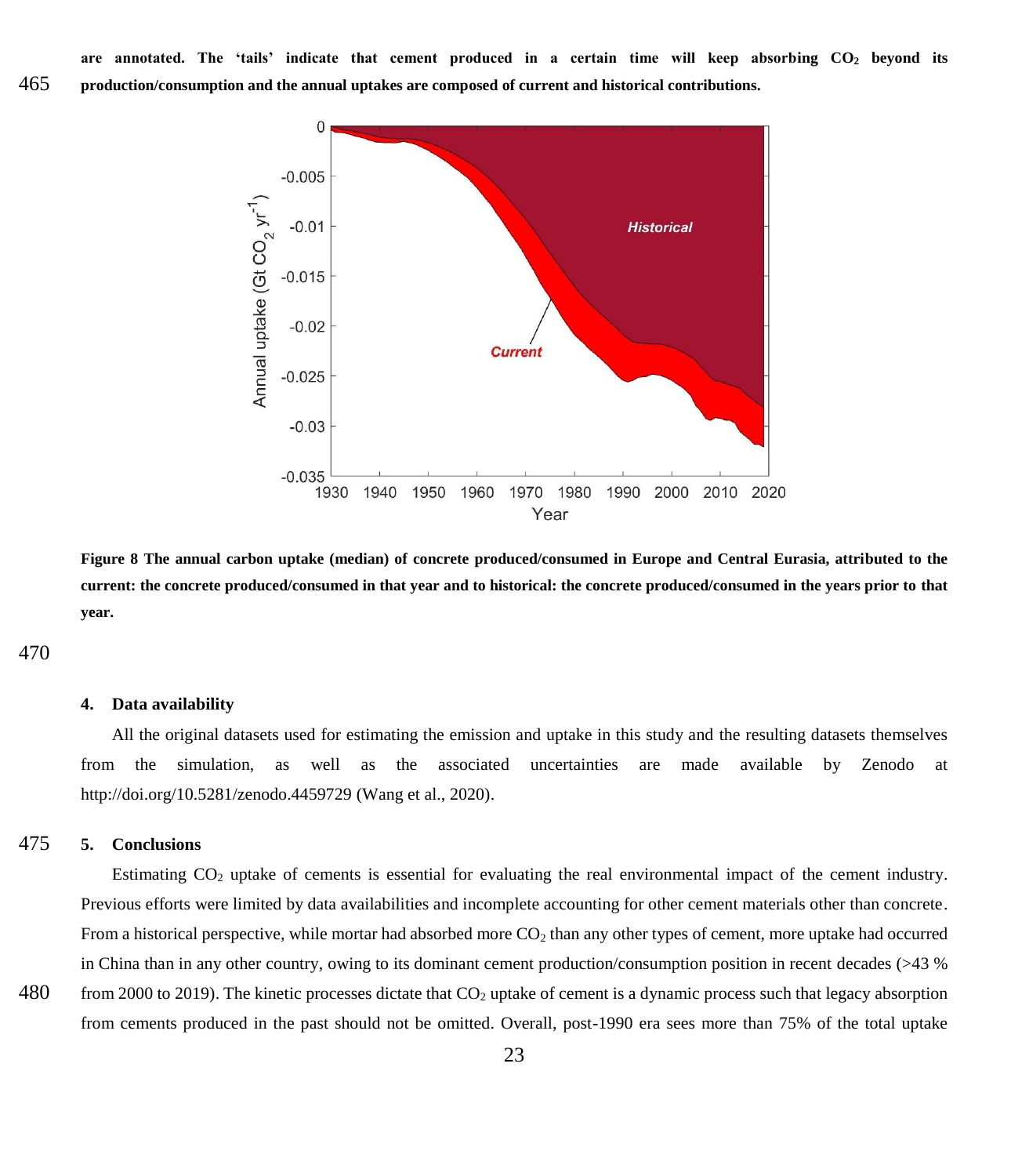estimated. As a revision to our previous work (Xi et al, 2016) where the clinker ratios were likely to have been overestimated, a dynamic clinker ratio approach was adopted to reflect the recent technological changes in the industry despite limited to China and India only. Besides, the dynamic clinker ratios were also applied in re-evaluating the process emissions. The

485 compounded results suggest that the cumulative CO<sub>2</sub> uptake reached 21.02 Gt (18.01-24.41 Gt, 95% CI) offsetting approx. 55% of the corresponding process emission as of 2019. The offset level is noticeably higher than our previous estimate for 1930-2015 (~43%) while the uptake for the same period is broadly similar: 4.8 GtC from this study as opposed to 4.5 GtC from the previous one (Xi et al., 2016), indicating internal consistency of the uptake model and a direct relationship between cement clinker content and process emission.

490 This dataset and the estimate methodology can serve as a set of tools to assess the emission and, more importantly, the uptake of  $CO<sub>2</sub>$  by cement materials during their life cycles. Given cement demand is projected to remain increasing to satisfy society developments globally, future work is needed to increase the accuracy of the uptake estimates, crucially, by utilising the direct clinker production data where possible and obtaining spatially resolved conversion factors determined by experiments.

# 495 **6. Author contribution**

R.G. prepared, reviewed and edited the manuscript, with assistance from J.Y.W., P.C., S.J.D. and R.M.A.. R.G. performed the analyses, with support from J.Y.W. and L.F.B. on analytical approaches. J.Y.W. curated the datasets. D.T., L.F.B. and F.M.X. developed the code and performed the simulations, with support from R.G., J.Y.W., D.T. and R.M.A. on datasets. F.M.X. and Z.L. conceptualised and supervised the study.

# 500 **7. Competing interests**

The authors declare that they have no conflict of interest.

#### **8. Acknowledgements**

J.Y.W. acknowledges funding from Youth Innovation Promotion Association, Chinese Academy of Sciences (grant no. 2020201). F.M.X. acknowledges funding from the National Natural Science Foundation of China (grant no. 41977290), CAS 505 President's International Fellowship for Visiting Scientists (grant no. 2017VCB0004), Liaoning Xingliao Talents Project (grant no. XLYC1907148), Liaoning Hundred, Thousand and Ten Thousand Talent Project. Z.L. acknowledges funding from the National Natural Science Foundation of China (grant no. 71874097 and 41921005), Beijing Natural Science Foundation (JQ19032) and Qiushi Foundation.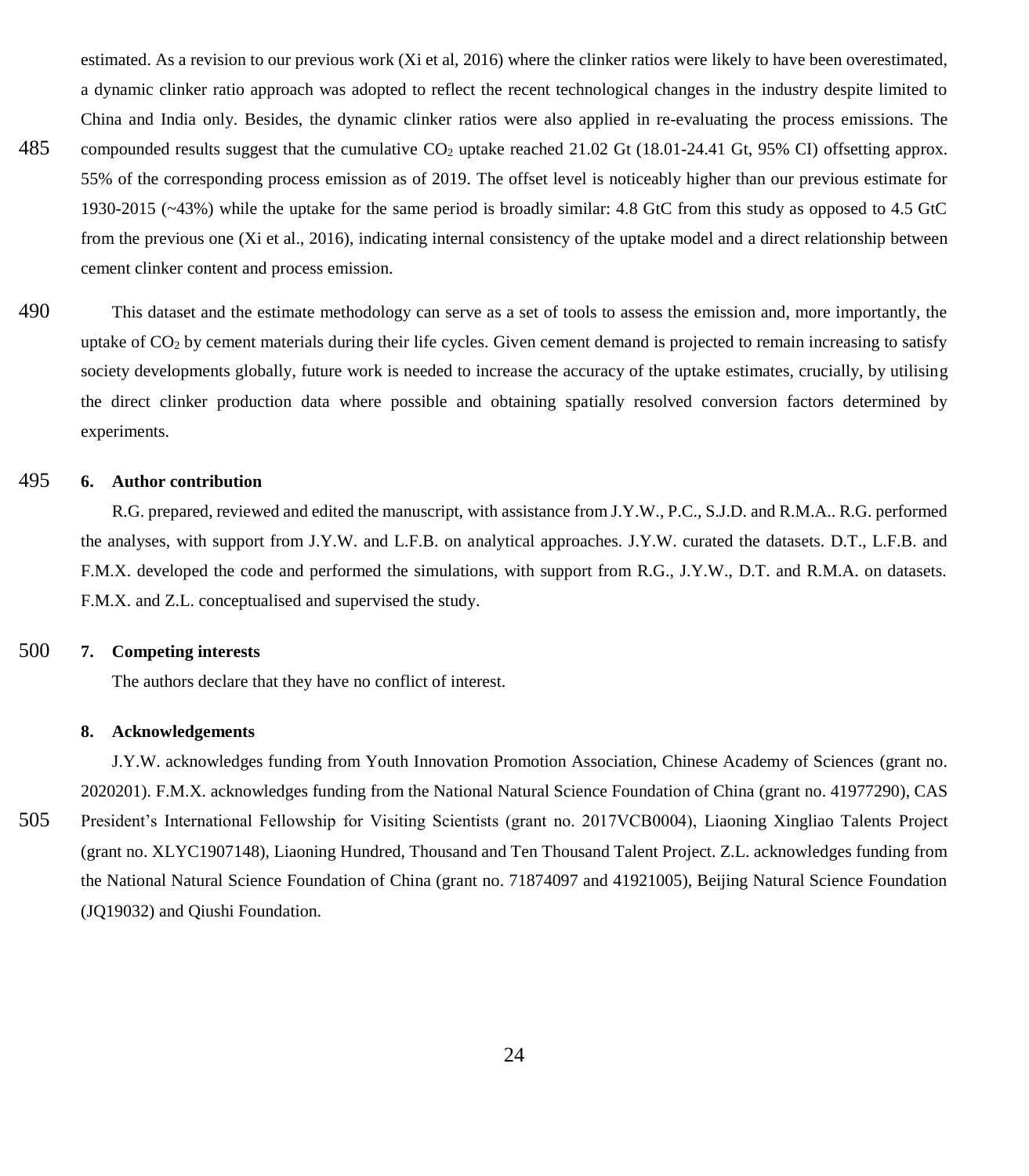# 510 **References**

Andrew, R. M.: Global CO2 emissions from cement production, 1928-2017, Earth Syst. Sci. Data, 10, 2213–2239, doi:10.5194/essd-10-2213-2018, 2018.

Andrew, R. M.: Global CO2 emissions from cement production, 1928-2018, Earth Syst. Sci. Data, 11(4), 1675–1710, 515 doi:10.5194/essd-11-1675-2019, 2019.

Andrew, R. M.: Timely estimates of India's annual and monthly fossil CO 2 emissions, Earth Syst. Sci. Data Discuss., doi:10.5194/essd-2020-152, 2020.

Boden, T. A., Marland, G. and Andres, R. J.: Estimates of Global, Regional, and National Annual CO2 Emissions from Fossil-Fuel Burning, Hydraulic Cement Prduction, and Gas Flaring: 1950-1992 (NDP-030/R6), Oak Ridge. [online] Available from: 520 https://cdiac.ess-dive.lbl.gov/epubs/ndp/ndp030/ndp0301.htm (Accessed 1 April 2020), 1995.

Boden, T. a, Marland, G. and Andres, R. J.: Global, Regional, and National Fossil-Fuel CO2 Emissions, Oak Ridge, TN (United States)., 2017.

Bossink, B. A. G. and Brouwers, H. J. H.: Construction Waste: Quantification and Source Evaluation, J. Constr. Eng. Manag., 122(1), 55–60, doi:10.1061/(ASCE)0733-9364(1996)122:1(55), 1996.

525 Cao, Z., Shen, L., Løvik, A. N., Müller, D. B. and Liu, G.: Elaborating the History of Our Cementing Societies: An in-Use Stock Perspective, Environ. Sci. Technol., 51(19), 11468–11475, doi:10.1021/acs.est.7b03077, 2017.

Cao, Z., Myers, R. J., Lupton, R. C., Duan, H., Sacchi, R., Zhou, N., Reed Miller, T., Cullen, J. M., Ge, Q. and Liu, G.: The sponge effect and carbon emission mitigation potentials of the global cement cycle, Nat. Commun., 11(1), 3777, doi:10.1038/s41467-020-17583-w, 2020.

530 El-Turki, A., Carter, M. A., Wilson, M. A., Ball, R. J. and Allen, G. C.: A microbalance study of the effects of hydraulicity and sand grain size on carbonation of lime and cement, Constr. Build. Mater., 23(3), 1423–1428, doi:10.1016/j.conbuildmat.2008.07.006, 2009.

Friedlingstein, P., Jones, M. W., O'Sullivan, M., Andrew, R. M., Hauck, J., Peters, G. P., Peters, W., Pongratz, J., Sitch, S., Le Quéré, C., DBakker, O. C. E., Canadell1, J. G., Ciais1, P., Jackson, R. B., Anthoni1, P., Barbero, L., Bastos, A., Bastrikov,

535 V., Becker, M., Bopp, L., Buitenhuis, E., Chandra, N., Chevallier, F., Chini, L. P., Currie, K. I., Feely, R. A., Gehlen, M., Gilfillan, D., Gkritzalis, T., Goll, D. S., Gruber, N., Gutekunst, S., Harris, I., Haverd, V., Houghton, R. A., Hurtt, G., Ilyina, T., Jain, A. K., Joetzjer, E., Kaplan, J. O., Kato, E., Goldewijk, K. K., Korsbakken, J. I., Landschützer, P., Lauvset, S. K., Lefèvre, N., Lenton, A., Lienert, S., Lombardozzi, D., Marland, G., McGuire, P. C., Melton, J. R., Metzl, N., Munro, D. R.,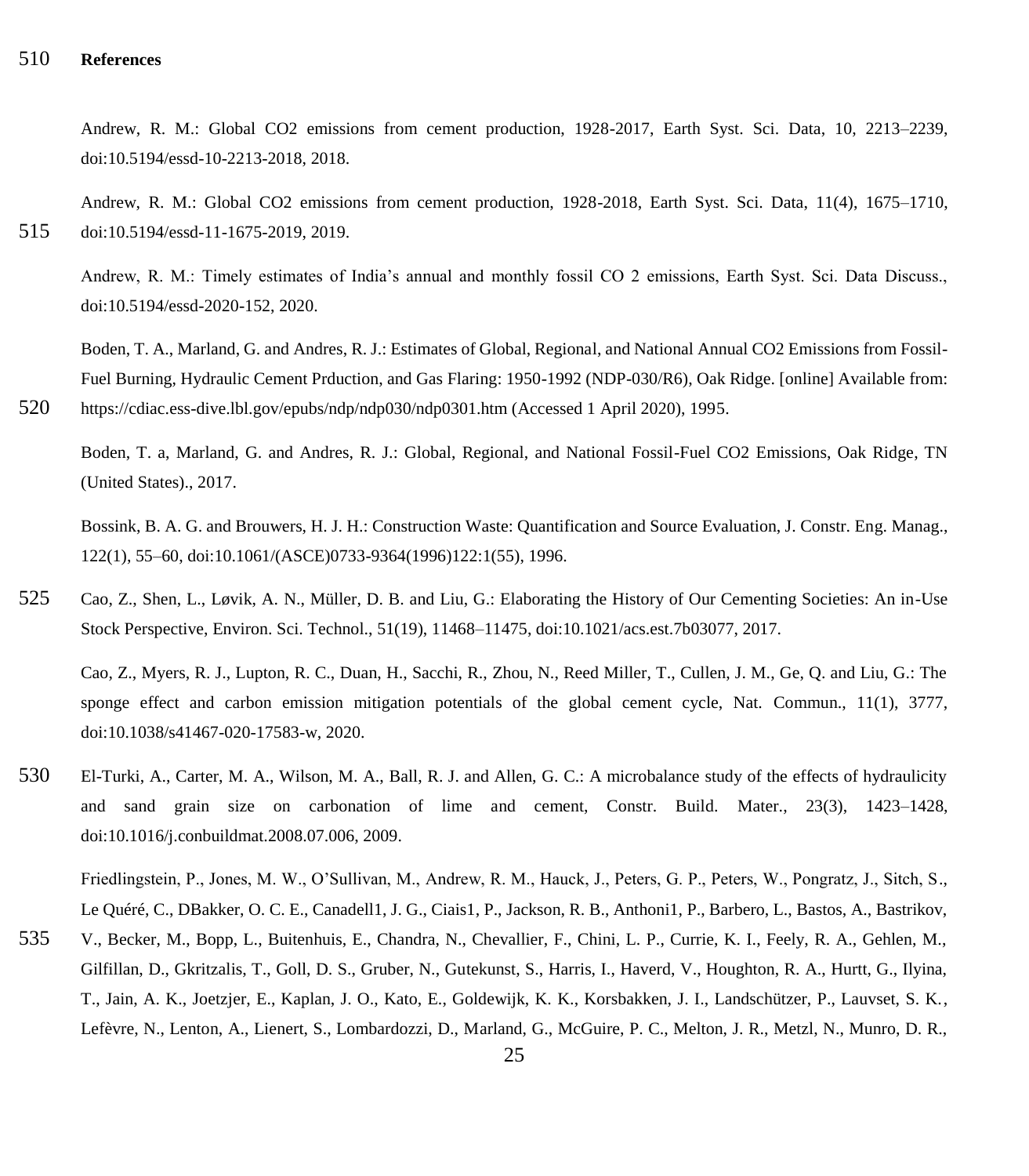Nabel, J. E. M. S., Nakaoka, S. I., Neill, C., Omar, A. M., Ono, T., Peregon, A., Pierrot, D., Poulter, B., Rehder, G., Resplandy,

540 L., Robertson, E., Rödenbeck, C., Séférian, R., Schwinger, J., Smith, N., Tans, P. P., Tian, H., Tilbrook, B., Tubiello, F. N., Van Der Werf, G. R., Wiltshire, A. J. and Zaehle, S.: Global carbon budget 2019, Earth Syst. Sci. Data, 11(4), 1783–1838, doi:10.5194/essd-11-1783-2019, 2019.

Gao, T., Shen, L., Shen, M., Liu, L., Chen, F. and Gao, L.: Evolution and projection of CO2 emissions for China's cement industry from 1980 to 2020, Renew. Sustain. Energy Rev., 74, 522–537, doi:10.1016/j.rser.2017.02.006, 2017.

545 Hanle, L., Maldonado, Pedro Onuma, E., Milos, T. and van Oss, H. G.: 2006 IPCC - Guidelines for National Greenhouse Gas Inventories: Industrial Processes and Product Use. [online] Available from: https://www.ipccnggip.iges.or.jp/public/2006gl/vol3.html (Accessed 10 August 2020), 2006.

Huang, T., Shi, F., Tanikawa, H., Fei, J. and Han, J.: Materials demand and environmental impact of buildings construction and demolition in China based on dynamic material flow analysis, Resour. Conserv. Recycl., 72, 91–101, 550 doi:10.1016/j.resconrec.2012.12.013, 2013.

Huntzinger, D. N., Gierke, J. S., Kawatra, S. K., Eisele, T. C. and Sutter, L. L.: Carbon dioxide sequestration in cement kiln dust through mineral carbonation, Environ. Sci. Technol., 43(6), 1986–1992, doi:10.1021/es802910z, 2009a.

Huntzinger, D. N., Gierke, J. S., Sutter, L. L., Kawatra, S. K. and Eisele, T. C.: Mineral carbonation for carbon sequestration in cement kiln dust from waste piles, J. Hazard. Mater., 168(1), 31–37, doi:10.1016/j.jhazmat.2009.01.122, 2009b.

555 Hyvert, N., Sellier, A., Duprat, F., Rougeau, P. and Francisco, P.: Dependency of C-S-H carbonation rate on CO2 pressure to explain transition from accelerated tests to natural carbonation, Cem. Concr. Res., 40(11), 1582–1589, doi:10.1016/j.cemconres.2010.06.010, 2010.

IEA and WBCSD: Technology Roadmap: Low-Carbon Transition in the Cement Industry., 2018.

industryAbout: World - Cement Industry Map, [online] Available from: https://www.industryabout.com/world-cement-560 industry-map (Accessed 22 August 2020), 2019.

Kaliyavaradhan, S. K., Ling, T. C. and Mo, K. H.: Valorization of waste powders from cement-concrete life cycle: A pathway to circular future, J. Clean. Prod., 268, 122358, doi:10.1016/j.jclepro.2020.122358, 2020.

Khanna, O. S.: Characterization and utilization of cement kiln dusts (CKDs) as partial replacements of Portland cement - NASA/ADS, University of Toronto. [online] Available from: https://ui.adsabs.harvard.edu/abs/2009PhDT.......252K/abstract 565 (Accessed 31 July 2020), 2009.

Kikuchi, T. and Kuroda, Y.: Carbon Dioxide Uptake in Demolished and Crushed Concrete, J. Adv. Concr. Technol., 9(1),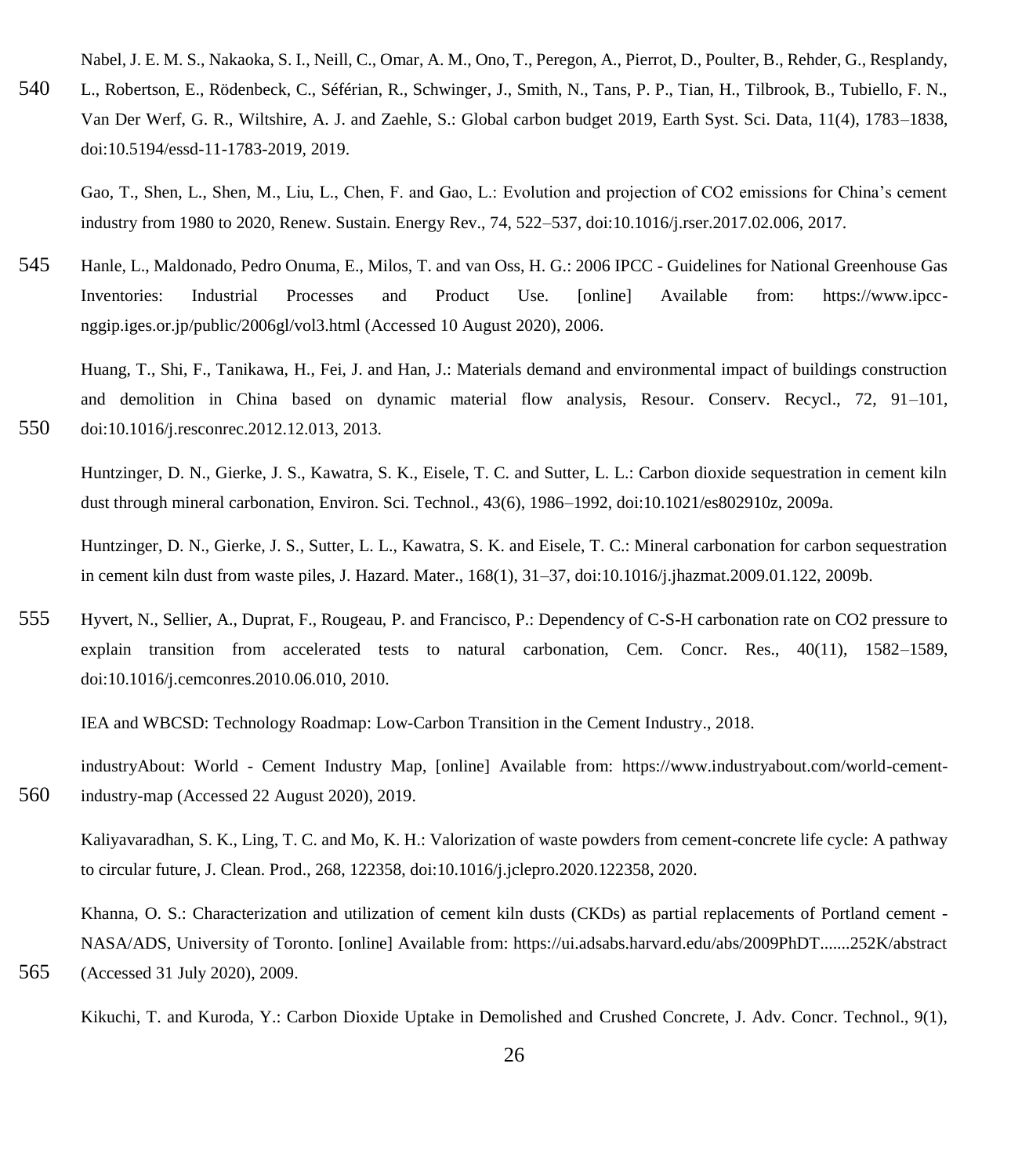115–124, doi:10.3151/jact.9.115, 2011.

Lagerblad, B.: Carbon dioxide uptake during concrete life cycle - State of the art., 2005.

Lu, W., Yuan, H., Li, J., Hao, J. J. L., Mi, X. and Ding, Z.: An empirical investigation of construction and demolition waste 570 generation rates in Shenzhen city, South China, Waste Manag., 31(4), 680–687, doi:10.1016/j.wasman.2010.12.004, 2011.

Lutz, H. and Bayer, R.: Dry Mortars, in Ullmann's Encyclopedia of Industrial Chemistry, Wiley-VCH Verlag GmbH & Co. KGaA, Weinheim, Germany., 2010.

Marland, G., Boden, T. A., Griffin, R. C., Huang, S. F., Kanciruk, P. and Nelson, T. R.: Estimates of CO2 emissions from fossil fuel burning and cement manufacturing, based on the United Nations energy statistics and the US Bureau of Mines 575 cement manufacturing data, Oak Ridge, TN (United States)., 1989.

MIIT: Building materials, [online] Available from: http://www.miit.gov.cn/n1146312/n1146904/n1648356/n1648361/index.html (Accessed 22 August 2020), 2019.

NBS: National data, [online] Available from: https://data.stats.gov.cn/ (Accessed 22 August 2020), 2019.

Pade, C. and Guimaraes, M.: The CO2 uptake of concrete in a 100 year perspective, Cem. Concr. Res., 37(9), 1348–1356, 580 doi:10.1016/j.cemconres.2007.06.009, 2007.

Pan, S. Y., Chen, Y. H., Fan, L. S., Kim, H., Gao, X., Ling, T. C., Chiang, P. C., Pei, S. L. and Gu, G.: CO2 mineralization and utilization by alkaline solid wastes for potential carbon reduction, Nat. Sustain., 1–7, doi:10.1038/s41893-020-0486-9, 2020.

Papadakis, V. G., Vayenas, C. G. and Fardis, M. N.: Experimental investigation and mathematical modeling of the concrete 585 carbonation problem, Chem. Eng. Sci., 46(5–6), 1333–1338, doi:10.1016/0009-2509(91)85060-B, 1991.

Pommer, K. and Pade, C.: Guidelines - Uptake of carbon dioxide in the life cycle inventory of concrete., 2005.

Sanjuán, M. Á., Andrade, C., Mora, P. and Zaragoza, A.: Carbon Dioxide Uptake by Cement-Based Materials: A Spanish Case Study, Appl. Sci., 10(1), 339, doi:10.3390/app10010339, 2020.

Seo, M., Lee, S.-Y., Lee, C. and Cho, S.-S.: Recycling of Cement Kiln Dust as a Raw Material for Cement, Environments, 590 6(10), 113, doi:10.3390/environments6100113, 2019.

Shen, L., Zhao, J., Wang, L., Liu, L., Wang, Y., Yao, Y., Geng, Y., Gao, T. and Cao, Z.: Calculation and evaluation on carbon emission factor of cement production in China, Chinese Sci. Bull., 61(26), 2926–2938, doi:10.1360/N972016-00037, 2016.

Siriwardena, D. P. and Peethamparan, S.: Quantification of CO2 sequestration capacity and carbonation rate of alkaline